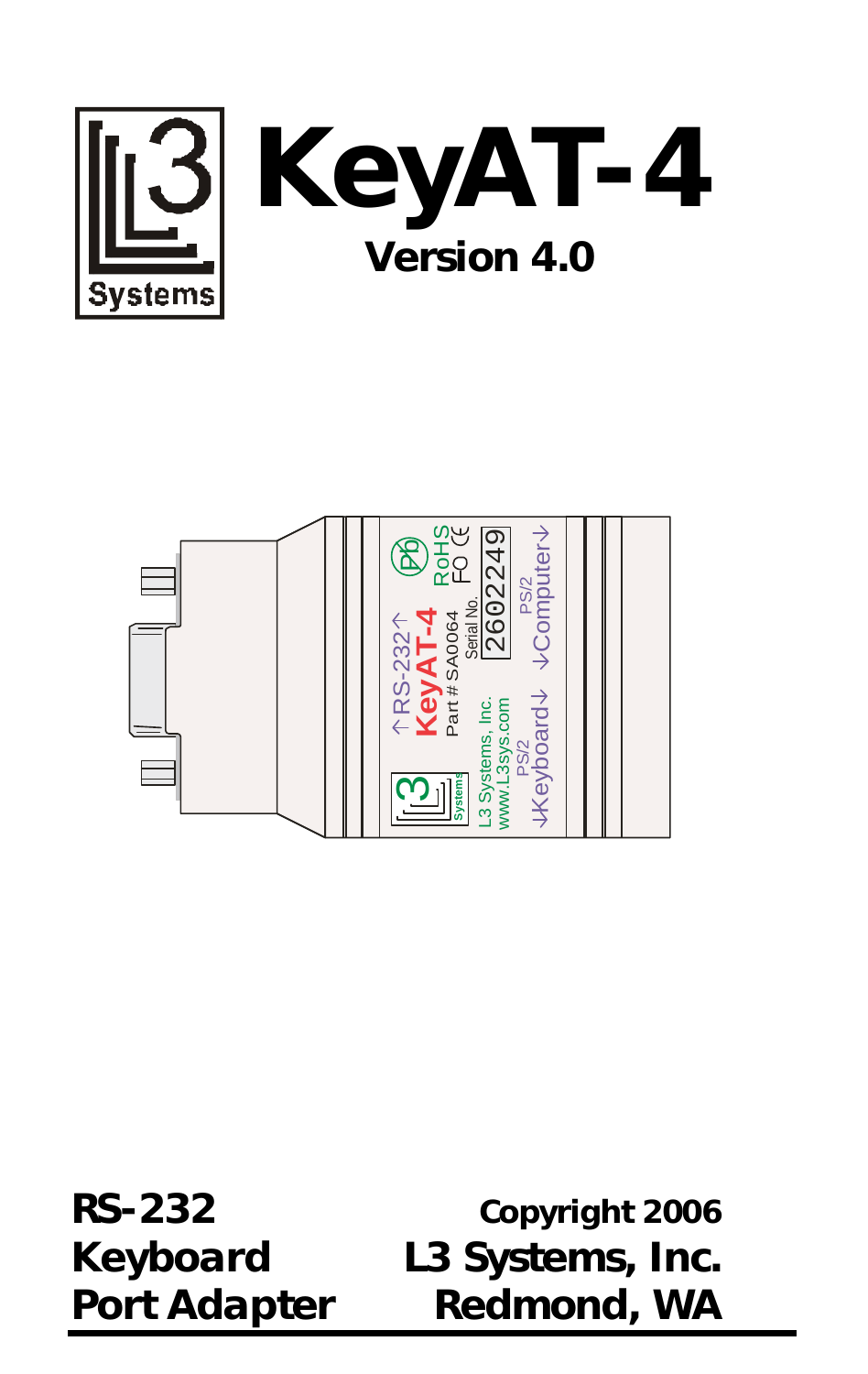### **Quick Reference**

|                                        |            | Reference                    | <b>Description</b>         |                                                 |                                          |                                                          |                                  |  |  |
|----------------------------------------|------------|------------------------------|----------------------------|-------------------------------------------------|------------------------------------------|----------------------------------------------------------|----------------------------------|--|--|
|                                        |            | <b>Serial Connector</b>      | Pin-outs: RS-232 Connector |                                                 |                                          |                                                          |                                  |  |  |
| <b>PS/2 Connectors</b>                 |            |                              |                            | Pin-outs: Keyboard/Computer Connectors          |                                          |                                                          |                                  |  |  |
|                                        |            | Command                      |                            |                                                 |                                          | <b>Description</b>                                       | Pg.                              |  |  |
| Set to character mode                  |            |                              | ~C                         |                                                 | Send ASCII chars                         |                                                          |                                  |  |  |
| ASCII hex mode                         |            |                              | $-H$                       |                                                 |                                          | Send Hex ASCII chars                                     |                                  |  |  |
| Keyboard code mode                     |            |                              | $-K$                       |                                                 | Send direct key codes                    |                                                          |                                  |  |  |
| DOS scan code mode                     |            |                              | $\sim S$                   |                                                 | Send DOS scan codes                      |                                                          |                                  |  |  |
|                                        |            | <b>Turn off Commands</b>     | $\sim\textcircled{a}$      |                                                 |                                          | Turn off commands (~anything)                            | $\overline{4}$                   |  |  |
|                                        |            | Send scan code               | ~:nn                       |                                                 |                                          | Sends scan code nn                                       | 5                                |  |  |
|                                        |            | Scan code key down           | ~+nn                       |                                                 |                                          | Sends key down, scan code nn                             | 5                                |  |  |
|                                        |            | Scan code key up             | $\sim$ -nn                 |                                                 |                                          | Sends key up, scan code nn                               | 5                                |  |  |
|                                        |            | Immediate turn around        | $\sim$                     |                                                 |                                          | Data interpreted as received                             | 6                                |  |  |
|                                        |            | Line turn around*            | $-L$                       |                                                 |                                          | Data buffered until <enter></enter>                      | 6                                |  |  |
|                                        |            | Monitor Mode On/Off          | $-M/-N$                    |                                                 |                                          | Monitor keyboard, key codes                              | 6                                |  |  |
|                                        |            | Qwerty Monitor On/Off        | $-Q / -N$                  |                                                 |                                          | Monitor keyboard, ASCII                                  | 6                                |  |  |
|                                        |            | Display ON/OFF LEDs          | ~Dnn                       |                                                 | Sets keyboard LED status to nn           |                                                          |                                  |  |  |
|                                        |            | Transfer to keyboard         | $-\times$ nn               |                                                 | Sends hex byte nn to keyboard            |                                                          |                                  |  |  |
|                                        |            | Status request               | $-2$                       |                                                 | Response = AA-EELLDBTM                   |                                                          |                                  |  |  |
|                                        | Sleep      |                              | ~Znn                       |                                                 | Sleeps nn seconds                        |                                                          |                                  |  |  |
| Set turnaround delay                   |            |                              | $\neg Pnn$                 |                                                 |                                          | Sets turnaround to nn milli-sec                          | 6                                |  |  |
|                                        |            | Send CR mode                 | $-F$                       |                                                 |                                          | Sends <cr> through</cr>                                  | 6                                |  |  |
|                                        | Setup Mode |                              |                            | ~*SETUP<br>Enter Setup Mode, Commands<br>below: |                                          |                                                          | 8                                |  |  |
|                                        |            | <b>Command</b>               |                            | Pg.                                             |                                          | Command                                                  | Pg.                              |  |  |
|                                        | D          | Set Config to default        |                            | 9                                               |                                          | LK Load Scan Code Table                                  | 9                                |  |  |
|                                        | LC         | Load Config string,          |                            | 9                                               | PK.                                      | Print Scan Code Table                                    | 10                               |  |  |
|                                        | PC         | Print Config string          |                            | 8                                               | EK                                       | Erase Key Scan Codes                                     | 10                               |  |  |
|                                        | LP         | Load Power-On String         |                            | 10                                              | т                                        | <b>Test Keyboard Interface</b>                           | 11                               |  |  |
|                                        | PP         | <b>Print Power-on String</b> |                            | 10                                              | H.                                       | Help - Prints help info                                  | 8                                |  |  |
|                                        | LR         | <b>Load Reset String</b>     |                            | 11<br>11                                        | V                                        | Print Version information                                | $\overline{7}$<br>$\overline{7}$ |  |  |
| PR<br><b>Print Reset String</b>        |            |                              |                            | Q                                               | Quit Setup Mode                          |                                                          |                                  |  |  |
|                                        |            |                              |                            |                                                 |                                          |                                                          | 10                               |  |  |
|                                        | Reset      |                              |                            |                                                 |                                          | Reset KeyAT & Enable<br>commands (ten $\sim$ characters) |                                  |  |  |
| <b>Reference</b><br><b>Description</b> |            |                              |                            |                                                 |                                          |                                                          | Pg.                              |  |  |
| <b>Special Characters</b>              |            |                              |                            |                                                 | ^C send Ctrl "C", ~41 Sends ASCII Hex 41 |                                                          |                                  |  |  |
| Examples                               |            |                              |                            |                                                 | <b>Examples of KeyAT Commands</b>        |                                                          |                                  |  |  |
| Scan Code Table                        |            |                              |                            |                                                 | Table of Scan Code values                |                                                          |                                  |  |  |
| <b>ASCII Scan Code Table</b>           |            |                              |                            | Table of ASCII Characters & Scan Codes          |                                          |                                                          |                                  |  |  |
|                                        |            |                              |                            |                                                 |                                          |                                                          |                                  |  |  |

NOTE: LED Solid=Keyboard activity, Blinking=RS-232 Activity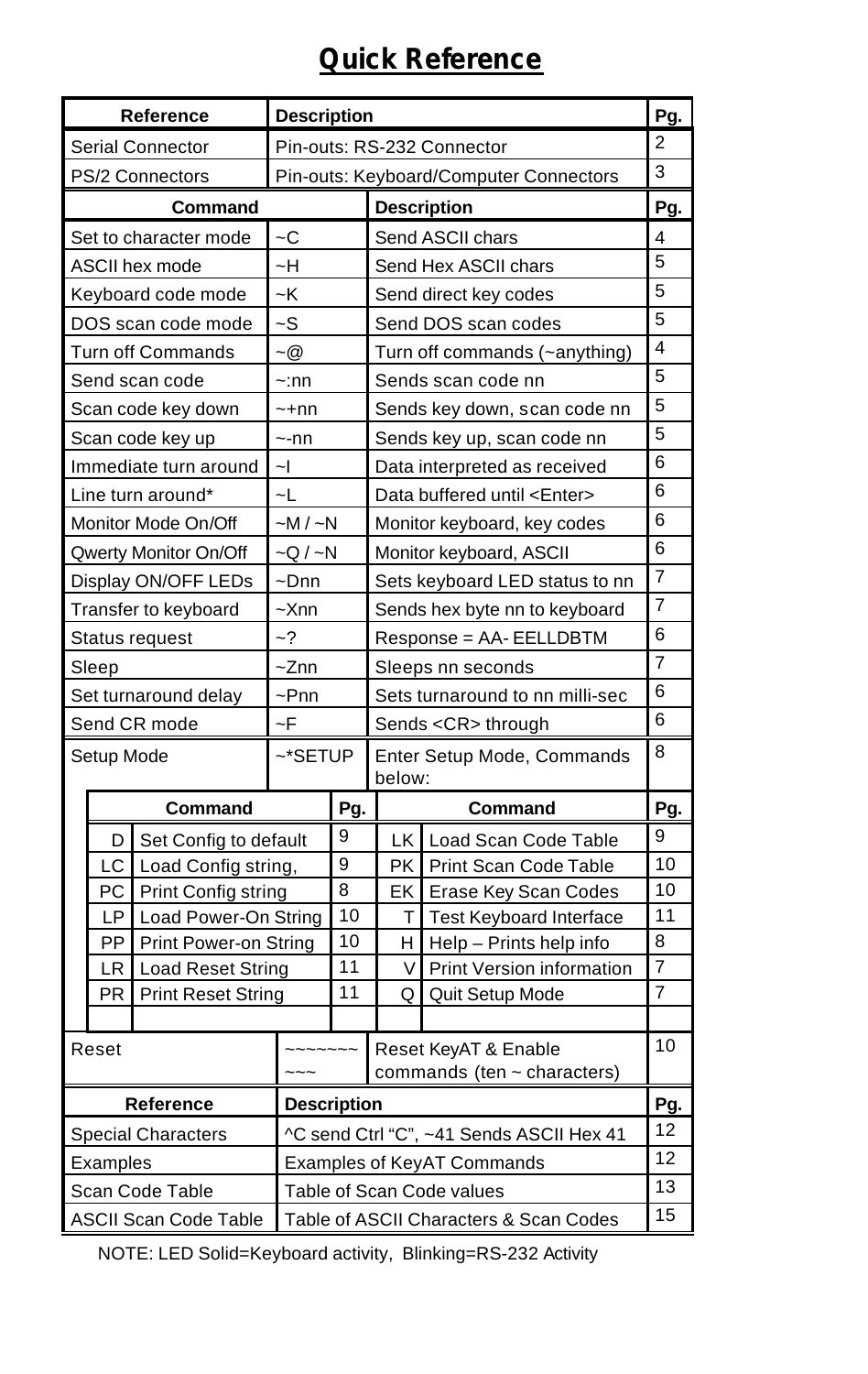### **Introduction**

The KeyAT keyboard port adapter allows you to send keyboard keystrokes to a computer via an RS-232 interface. It can also be used to convert a PS/2 keyboard to send RS-232 data. Typical uses for the KeyAT are:

- **Testing software** With the help of a KeyAT, you can send keys that simulate user input from another computer using RS-232 communications.
- **Remote Access -** The KeyAT allows remote access to a system where the software does not provide any other method.
- **Monitoring Keyboard sessions** The KeyAT can be used to monitor keyboard sessions. This can be helpful to develop regression test data or to detect keystrokes that are causing problems with target software.
- **Serial Keyboard** You can use the KeyAT to send and receive from a Keyboard attached to an RS-232 port.
- **Attaching input devices** Allows you to attach RS-232 devices to the keyboard port such as bar code readers, scales, and credit card readers.

### **Connections**

The following illustrates a typical connection of the KeyAT.

- 1. The keyboard connects to the 6-pin mini-DIN "To Keyboard" connector.
- 2. A 6 PIN male -to-male Mini-DIN cable (PN CL0008) is supplied to connect the KeyAT to the computer.
- 3. The Serial port with RS232 cable, typically a DB9S to DB9P cable, [PN CL0005, not supplied] See **Serial Port Operation** section for more details.



When a keystroke is received from the keyboard, the RS232 port is blocked. Likewise, when an RS232 command is received, the keyboard is blocked. Note: simultaneous use in any configuration is discouraged.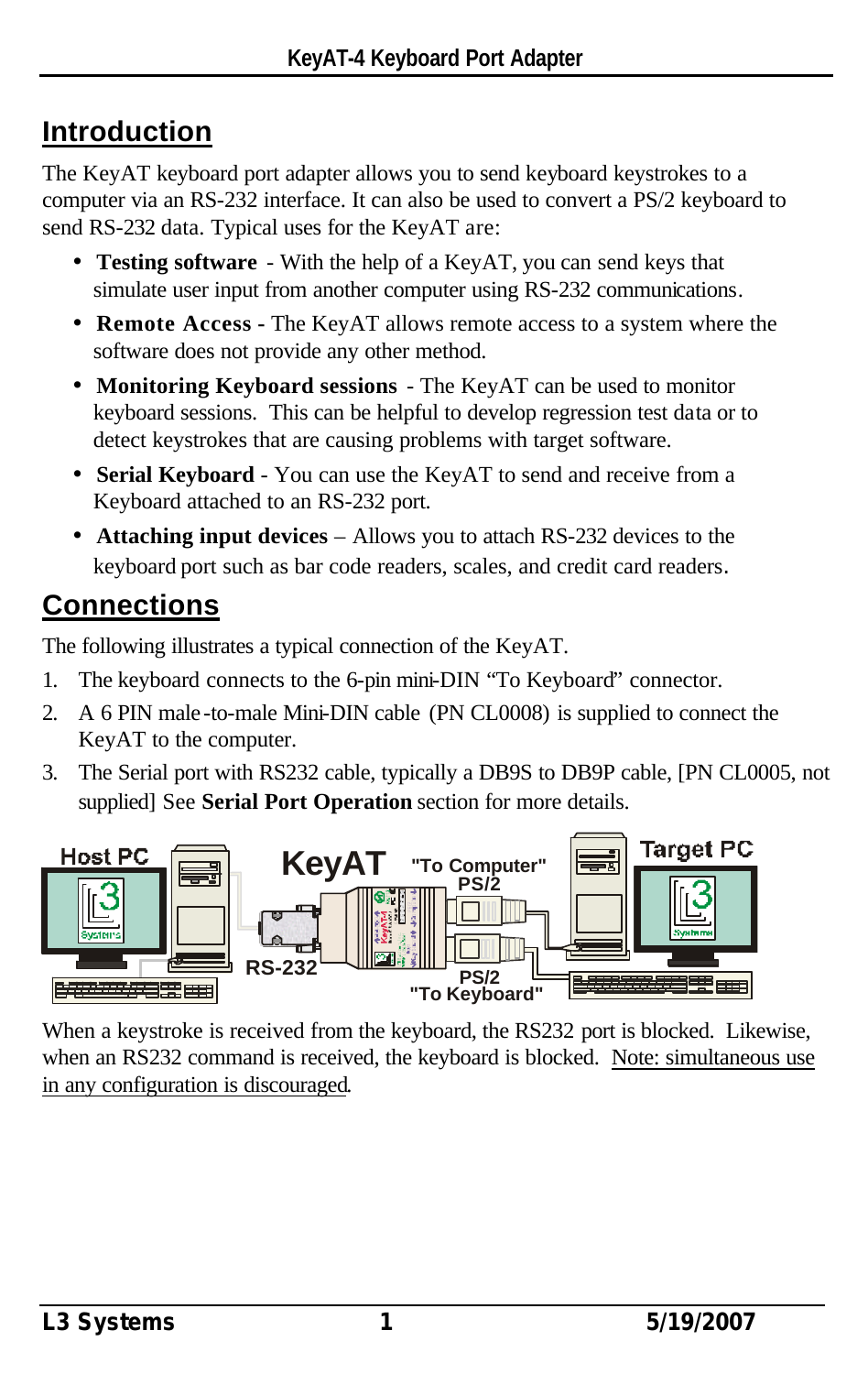# **Status Indicator**

A red status indicator located on the side of the KeyAT indicates port activity. It turns solid red when the attached keyboard port is being used. It blinks whenever the RS-232 port is active.

# **Serial Port Connector**

The port is configured as a DCE device (it connects to a computer like a modem). On the 9 pin DB-9S connector, it transmits data on pin 2 and receives data on pin 3. No other RS-232 signal is required for it to operate.



|    | Pin Signal               | <b>KB232 Function</b>                                                                                            |
|----|--------------------------|------------------------------------------------------------------------------------------------------------------|
|    | <b>DCD</b>               | RS-232 Output (High when Ready)                                                                                  |
| 21 | RX (Receive) from KB232  | RS-232 Output                                                                                                    |
|    | 3 TX (Transmit) to KB232 | RS-232 Input                                                                                                     |
| 41 | <b>DTR</b>               | RS-232 Input (Not Required)                                                                                      |
|    | 5 Signal Ground          | Ground                                                                                                           |
| 61 | <b>DSR</b>               | RS-232 Output (High when Ready)                                                                                  |
|    | <b>RTS</b>               | Connected to RTS                                                                                                 |
|    | 8 CTS                    | Connected to CTS                                                                                                 |
|    | $9$ RI / $+5V$ Input     | If K1 installed, connected to +5V<br>Warning: do not connect this unless<br>powering KeyAT from external source. |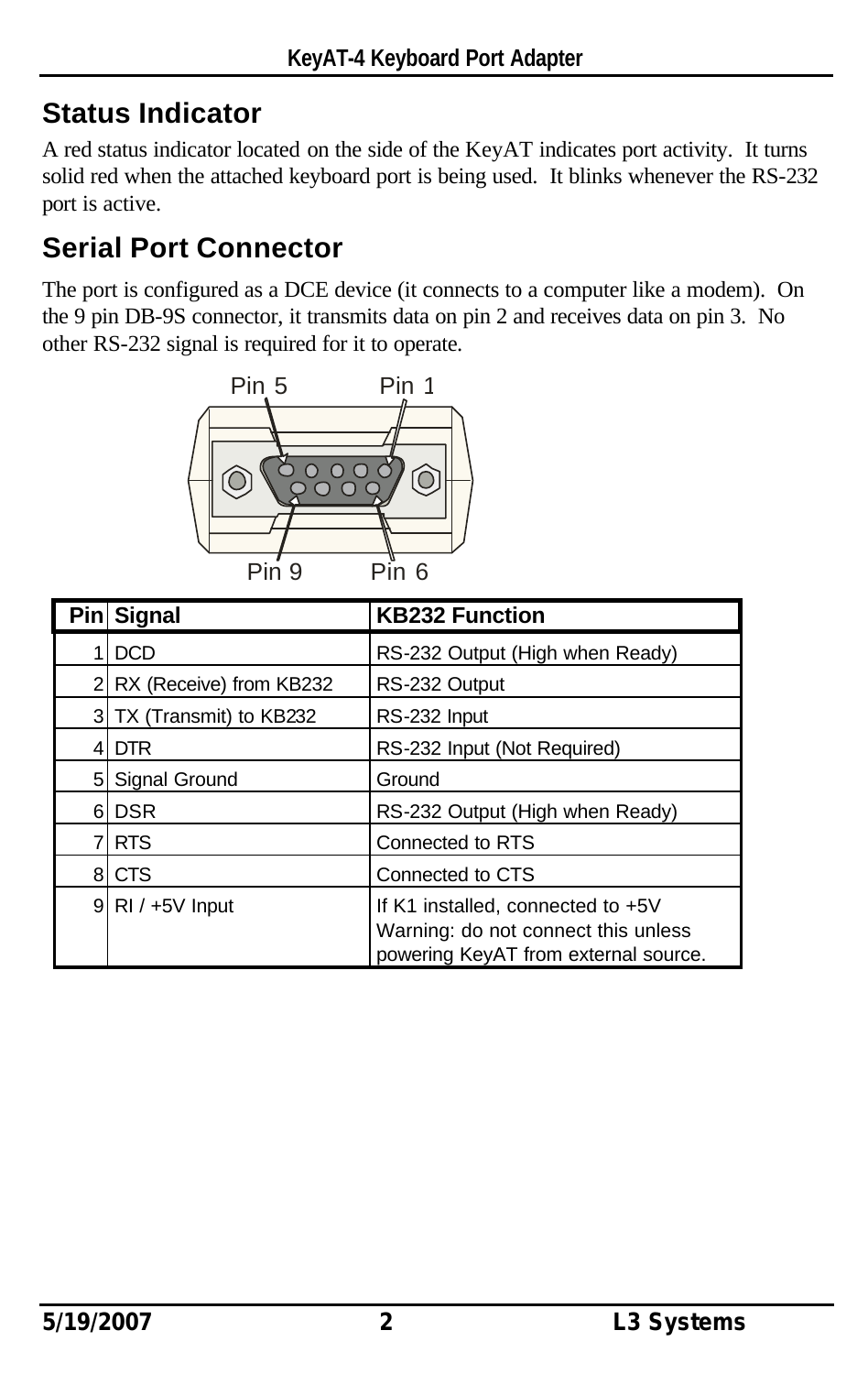# **KeyAT Keyboard & PC Mini-DIN Connector**

The following connector shows the pin definitions for the two 6 pin Min-DIN connectors. If the application is an RS-232 keyboard, the computer Mini-DIN connector can be used to provide 5 volts power.



### **K1 Jumper**

K1 connects DB-9 Pin 9 to 5 volts. This can be used to power KeyAT from DB-9 connector. **Warning: This is not normally connected. If 5V power is conne cted to PC, then damage can occur if also connected to external supply!**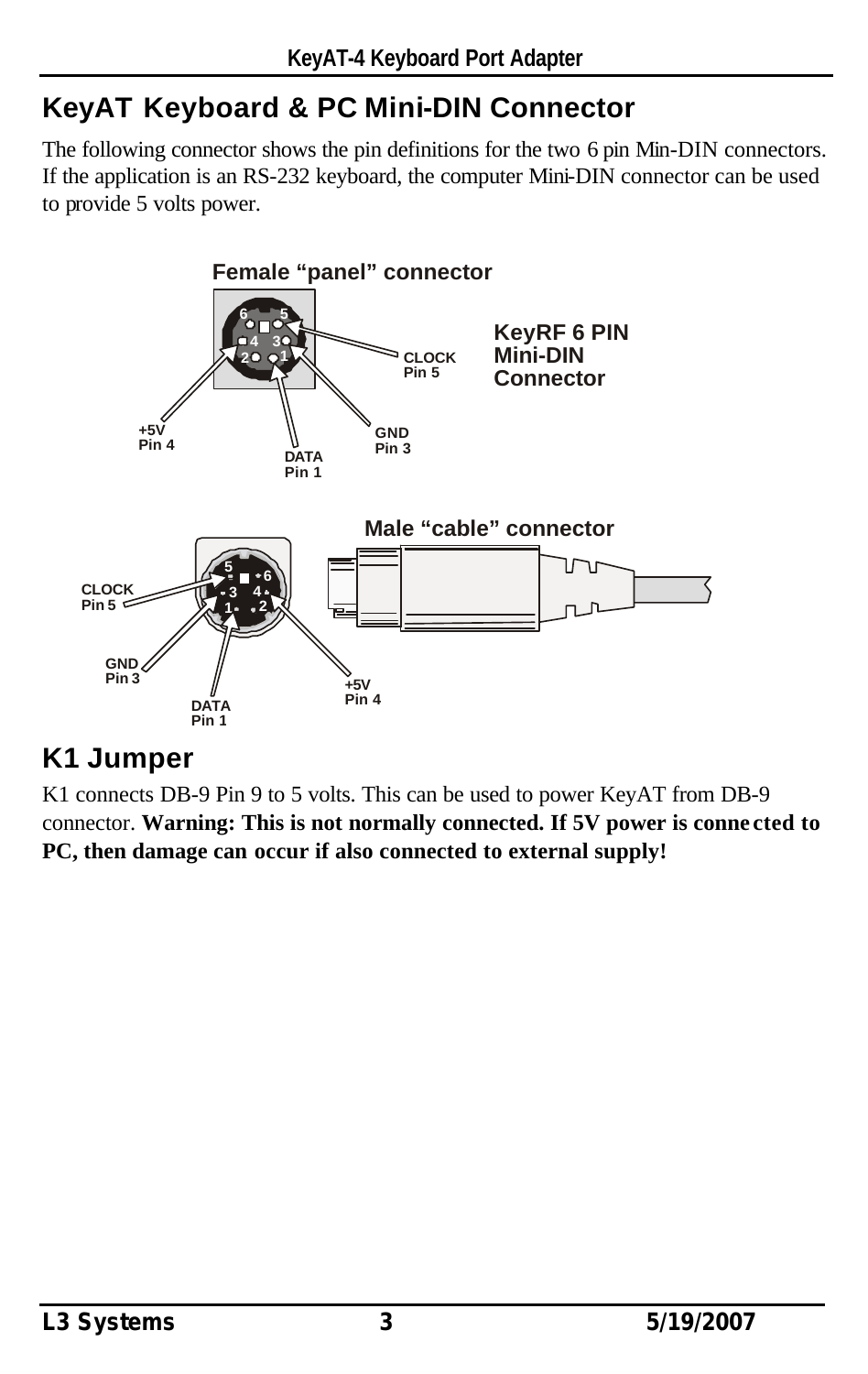# **Sending Data**

The main job of the KeyAT is to transfer data from the RS-232 port and send it through to the computer's keyboard port. Data can be sent using ASCII, ASCII control codes, DOS scan codes, keyboard scan codes or ASCII hex. A line can have a maximum length of 80 characters and should end with an <ENTER> (CR, hex 0D). When using immediate mode, data and commands are interpreted as received, and buffered up to 80 characters. If you get more than 80 characters ahead of the computer, the additional characters will be ignored.

In line turn-around mode, the KeyAT sends a colon prompt after the data has been processed, signaling that it is ready for another command. The example shows the ASCII characters 'DIR<ENTER>' being sent through the KeyAT.

Example: KeyAT, V4.0x1, [C]L3 Systems, Inc. 2005 :DIR^M<ENTER> :

# **Commands**

Commands are instructions to the KeyAT to do something other than just pass data through to the computer. All commands begin with  $a \sim$  (tilde, hex  $7E$ ) character followed by a command character and then in some cases some data.

- **~@ Disable Commands** All commands are disabled until 10 consecutive tildes  $(\sim \sim \sim \sim \sim \sim \sim \sim)$  or reset/power cycle.
	- **Reset/Enable Commands** If commands are disabled, sending 10 consecutive tilde (~) characters will enable commands. If commands are enabled, this will reset the KeyAT (& run power-up string if loaded).

# **Data Mode Commands**

The four mode commands set the way data is interpreted by the KeyAT. A mode is set until another mode is given or until a power failure occurs.

**~C Character Mode** - is the default mode of operation. When this mode is set, any ASCII character except  $\sim$  (tilde, hex 7E),  $\land$  (caret, hex 5E), and CR (return, hex 0D) is converted to the scan codes for that character. Each ASCII character will be sent to the computer with the corresponding "make" and "release" codes. Allow enough time for the codes to be sent through to the computer.

Control codes may be sent by a combination of a  $\land$  (caret, hex 5E), and the corresponding letter. For example, a control C (Hex  $03$ ) is  ${}^{\wedge}$ C.

**~H Hex ASCII Mode** - Data is interpreted as hexadecimal encoded ASCII. For example, to send the computer the character 'A', you would need to send its hexadecimal ASCII value (Hex 41) as two ASCII digits, 4 and 1.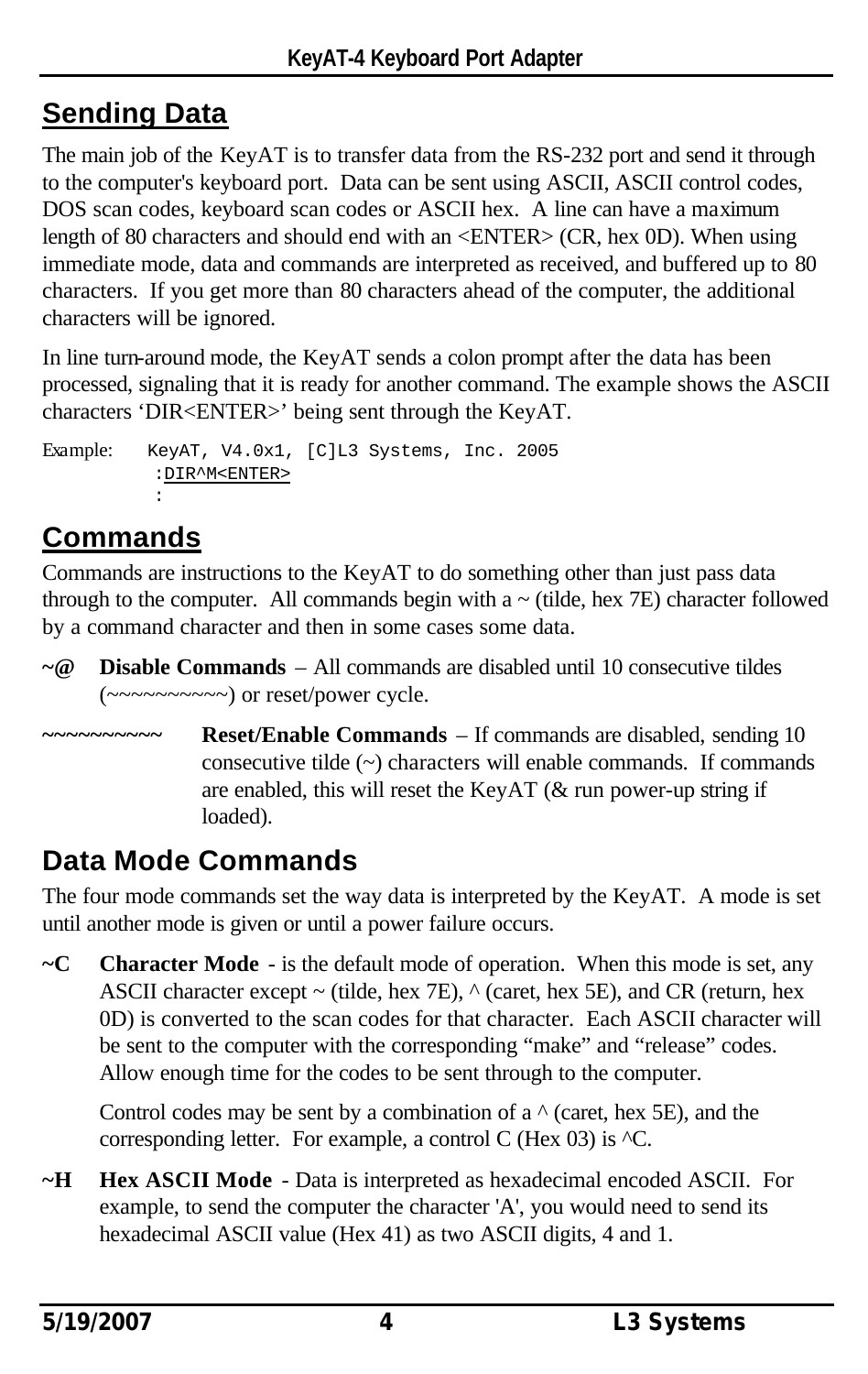- **~S Scan Code Mode** In this mode, data is translated to the corresponding keyboard scan codes. For an ASCII transfer, each pair of ASCII encoded characters is interpreted as a DOS scan code. DOS assigns each key a DOS scan code. Note that all DOS scan codes are sent complete with make and break sequences.
- **~K Key Code Mode**  In this mode, codes are sent directly to the computer without interpretation. For an ASCII transfer, each pair of ASCII encoded characters are interpreted as one keyboard code. Care should be taken in using keyboard scan codes, as the computer can be left in a very confused state if the scan code sequence is not properly completed.

### **Send a scan code**

If you want to send a scan code without going into scan code mode, then use the ~:nn command. This is useful for the occasional function key, arrow key or any other keys that doesn't have an ASCII equivalent. See the scan code table later on for a list of valid scan codes.

**~:nn Send Scan Code** – This scan code nn.

 **Example** : :~:73<ENTER> *(sends PgUp)*

### **Up/Down Scan Codes**

Use these two commands to send a key down or a key up to the computer. A common use is for Shift, Alt and Cntl keys, which vary the meaning of successive scan codes. See the scan code table later on for a list of valid scan codes.

- **~+nn Key down Scan Code** This sends just the key down (make) sequence for scan code nn.
- **~-nn Key up Scan Code** This sends just the key up (break) sequence for scan code nn.

#### **Example**:

:~+56~:62~-56<ENTER> *(sends <Alt>F4) where:* **~+56** *Sends Alt down sequence* **~:62** *Sends F4 scan code* **~-56** *Sends Alt up sequence*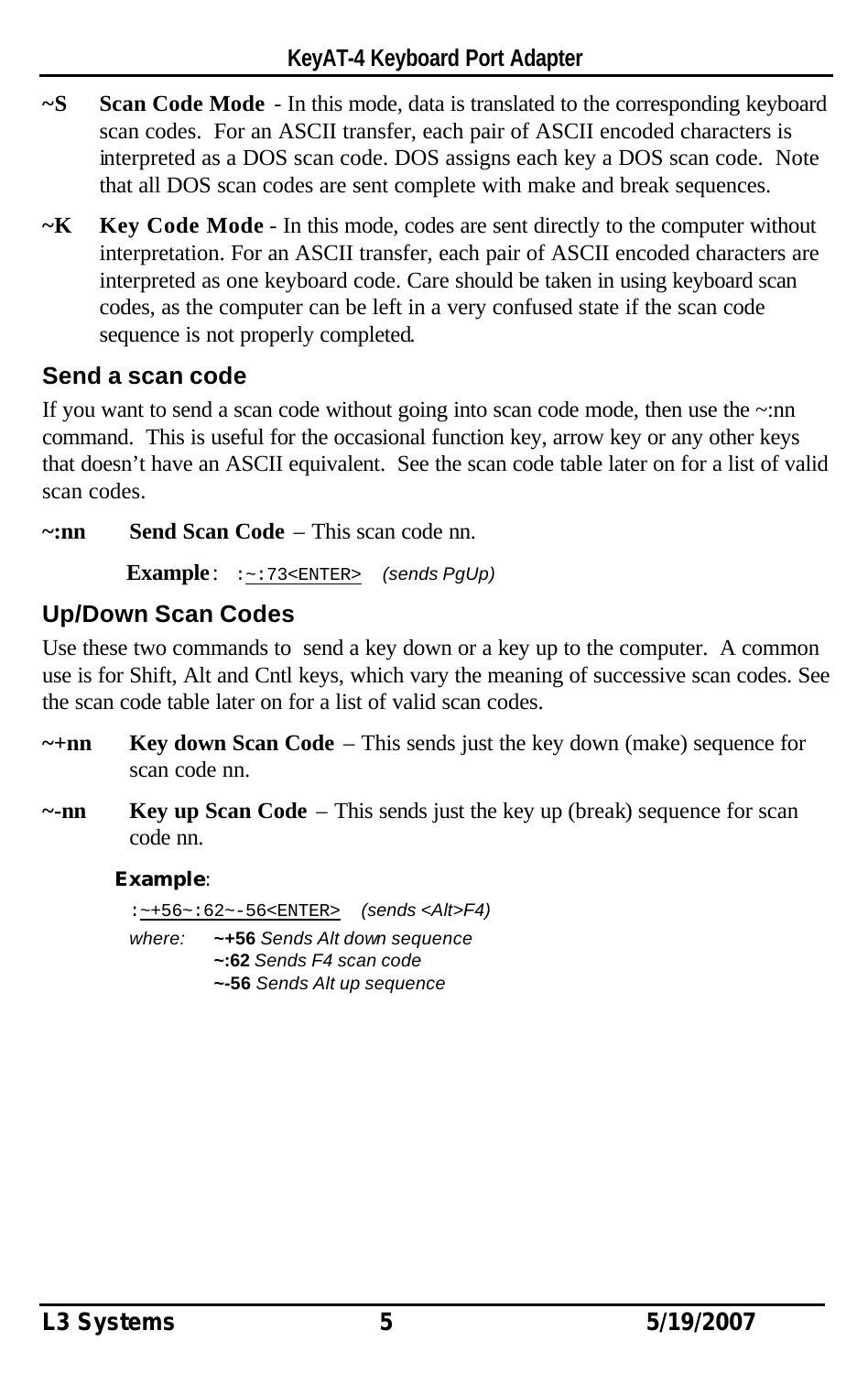### **Turn around setting**

Data can be sent and interpreted one line at a time, or be processed immediately. The default setting is for line turn around mode (~L). This is better for automated control and provides more reliable interaction. Immediate turn around mode (~I) can better simulate keyboard operation. The setting persists until the next ~I or ~L command, or until power is cycled.

- **~L Line Turn Around** Set to a line oriented basis, each line must end with an <ENTER> or <CR>, hex OD.
- **~F Send <CR> mode**  This allows the <CR> to be sent on to the computer as an <ENTER> key.
- **~I Immediate Turn-around** Data is interpreted 'on-the-fly'. Note that in this mode <ENTER> or <CR> (Hex 0D) is not a special character, and passed on to the computer. XON/XOFF flow control is provided. However, caution should exercised, as it is easy to overrun the PC's keyboard receive buffer.
- **~Pnn Set Turn Around Delay (nn milliseconds)**  This sets the delay that the KeyAT waits before responding to a command. The default setting is 0. (Note: you must send two digits. For 7 milliseconds, send ~P07.)

# **Keyboard Monitor**

The KeyAT can send either binary key codes  $(\sim M)$  or ASCII translations  $(\sim Q)$  of keys struck at the local keyboard through to the RS-232 port. The QWERTY monitor can be used for constructing an RS-232 keyboard, and it will send only keys with ASCII translations.

- **~M Monitor ON –** Monitor Key Scan codes.
- **~Q QWERTY Monitor ON –** Monitor ASCII translation
- **~N Monitor OFF -** Turn keyboard monitor off (default).

# **Status Request**

**~? Request Status** - The format of the response is:

**Stat=LDTM** where: **L** LED status: "0"=All Off, "1"=Scroll-Lock ON, "2"=Num-Lock ON "3"=Scroll-Lock & Num-Lock ON , "4"=Caps-Lock ON "5"=Scroll-Lock & Caps-Lock ON , "6"=Scroll-Lock & Caps-Lock ON "7"=Scroll-Lock, Num-Lock & Caps-Lock ON **D** Data mode ( $C = char$ ,  $H = Hex$ ,  $K = Key code$ ,  $S = Scan code$ ) **T** Turn Around ( $I = I$ mmediate,  $L =$  Line oriented) **M** Monitor mode ( $M =$  Monitor on,  $Q =$  Qwerty monitor,  $N =$  None)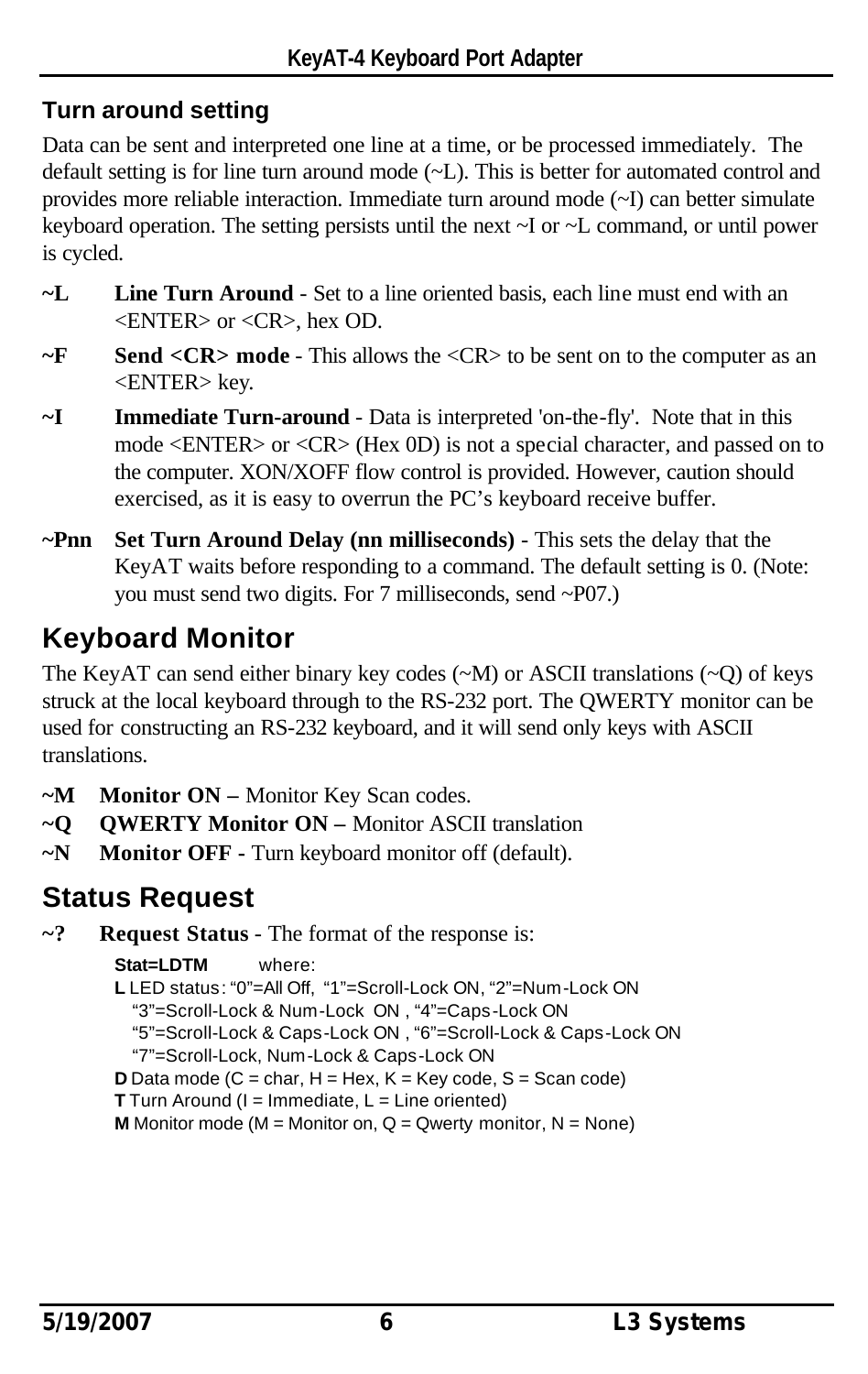### **Sleep**

**~Znn Sleep** – Use sleep to provide delays. The value nn is in seconds (approx). This can be helpful when doing scripting, allowing the KeyAT to help you pace keystrokes, not out-running the application.

\*~Z15<ENTER> *(delays 15 seconds)*

### **Keyboard Commands**

The following two commands send data to the attached keyboard. *Note: Do not send keyboard commands at the same time you are sending data to the computer, as this can cause the keyboard to miss the command.*

### **Controlling Keyboard LED's**

**~Dnn Set/Clear Keyboard LED's** - Use this command to turn on or off local keyboard LED indicators. The nn field is an ASCII hex encoded binary field, where:

> b0=Scroll lock b1=Num Lock b2=Caps Lock Examples: ~D01 Scroll Lock on, Caps & Num Lock off, ~D04 Caps Lock on, Scroll & Num Lock off, ~D00 Turn off all LEDs

### **Sending Data to the Keyboard**

**~Xnn Send Data to Keyboard** - Use this command to send the ASCII hex encoded byte nn to the keyboard. This command requires technical knowledge of keyboards.

# **Setup Mode**

The KeyAT has commands for configuration, status and testing which are accessed by entering setup mode with following command:

```
*~*SETUP<ENTER>
Setup>
```
### **Leaving Setup Mode**

You can exit setup mode with the "Q" commad:

Setup>Q<ENTER> :

# **Displaying Version**

The firmware version can be displayed with the "V" commad:

```
Setup>V<ENTER>
KeyAT, V4.0x1, [C]L3 Systems, Inc. 2006
:
```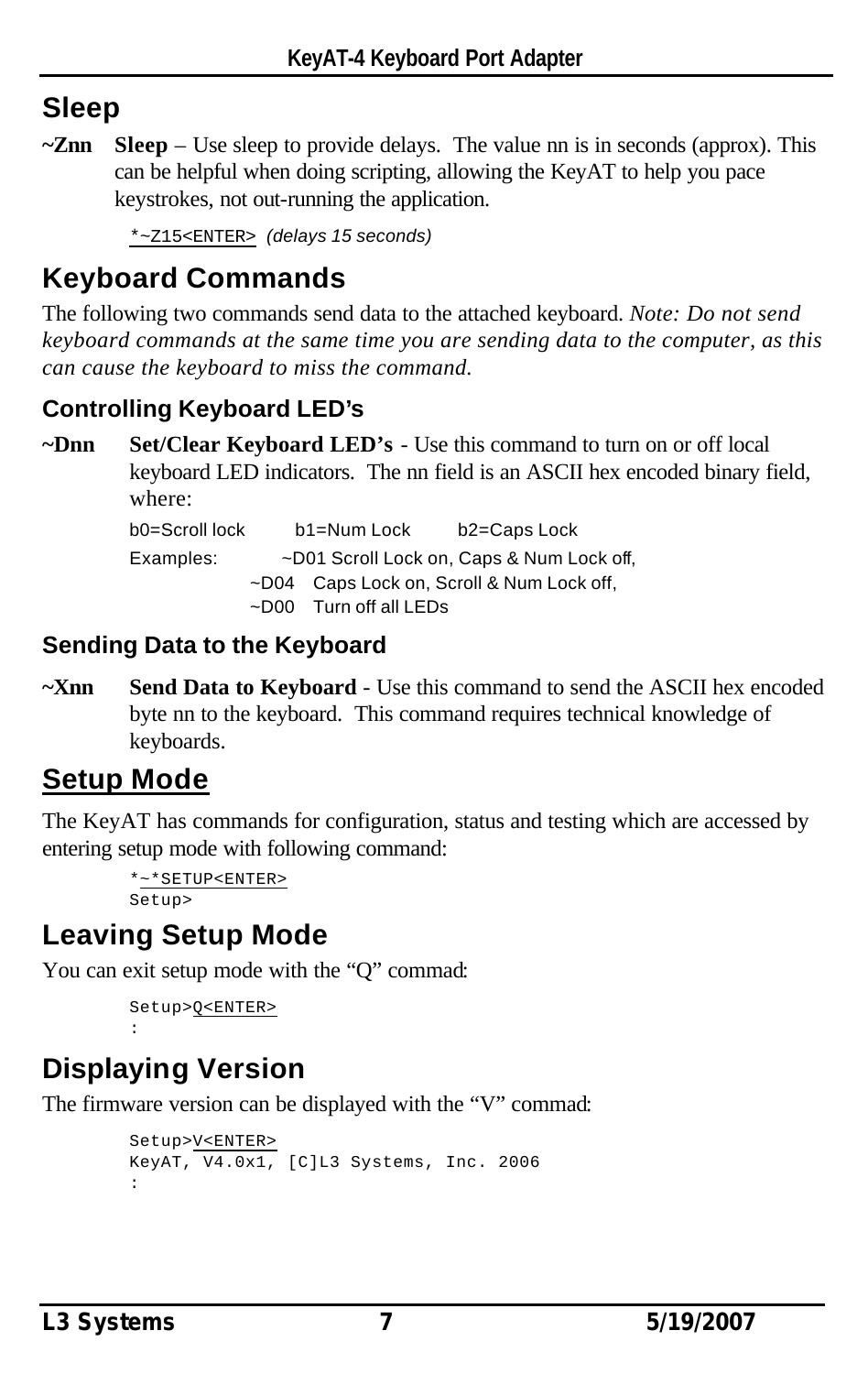### **Help Command**

You can display a short setup help list with the "Q" commad:

```
Setup>H<ENTER>
~:nn Scancode nn
~-nn/~+nn Make/Break Scancode nn
~Knn Send Keycode nn
~Dnn Set Keyboard LEDs
~Xnn Send Keyboard byte nn
~Znn Delay nn
~nn ASCII byte
^X Control-X
--- Setup Commands ---
Pn-Print, Ln<String>-Load
  n=C - Config Buffer
  n=K - Key Scan Codes
  n=P - Power-On Buffer
  n=R - Reset Buffer
DC Set Default Config
EK Erase Key Codes
H Help, V Version, I LED Status
:
```
### **Configuration string**

The KeyAT stores operating parameters in a configuration string located in non-volatile flash memory. These include parameters such as the settings of the baud rate, enabling command mode and determining the turn-around character.

### **Displaying Configuration**

To display the configuration string, do the following command. (Note that the results shown below are the default settings.)

```
Setup>PC<ENTER> (Displays Configuration Data)
9600,NoPar,YesCmd,NoCR,LM,NM,0D,7E
Setup>
```
The configuration settings are defined as follows. The underlined characters represent the minimum required entry in each field:

- **9600** *Baud Rate*: 1200, 2400, 4800, 9600, 19200, 38400, and 57600 are valid parameters. 9600 is the default setting.
- **NoPar** *RS-232 Parity*: Valid settings are NoPar for no parity, Even for even parity, and Odd for odd parity. The default is NoPar.
- **YesCmd** *Command mode*: YesCmd enables KeyAT commands and NoCmd disables these commands. The default is YesCmd.
- **NoCR** *CR Pass through mode*: NoCR does not send through the <CR> or <ENTER> at end of command line. YesCR will send it through.
- **LM** *Entry Mode*: LM (default) enables "line Mode", IM enables Immediate mode
- **NM**  *Monitor Mode:* NM (default) No Monitor Mode, MM enables Monitor Mode QM enables QWERTY mode
- **OD**  *End-of-line character*: Default is 0D, (<CR> or <ENTER> character)
- **7E** *Command prefix character*: Default is 7E, tilde (~) character.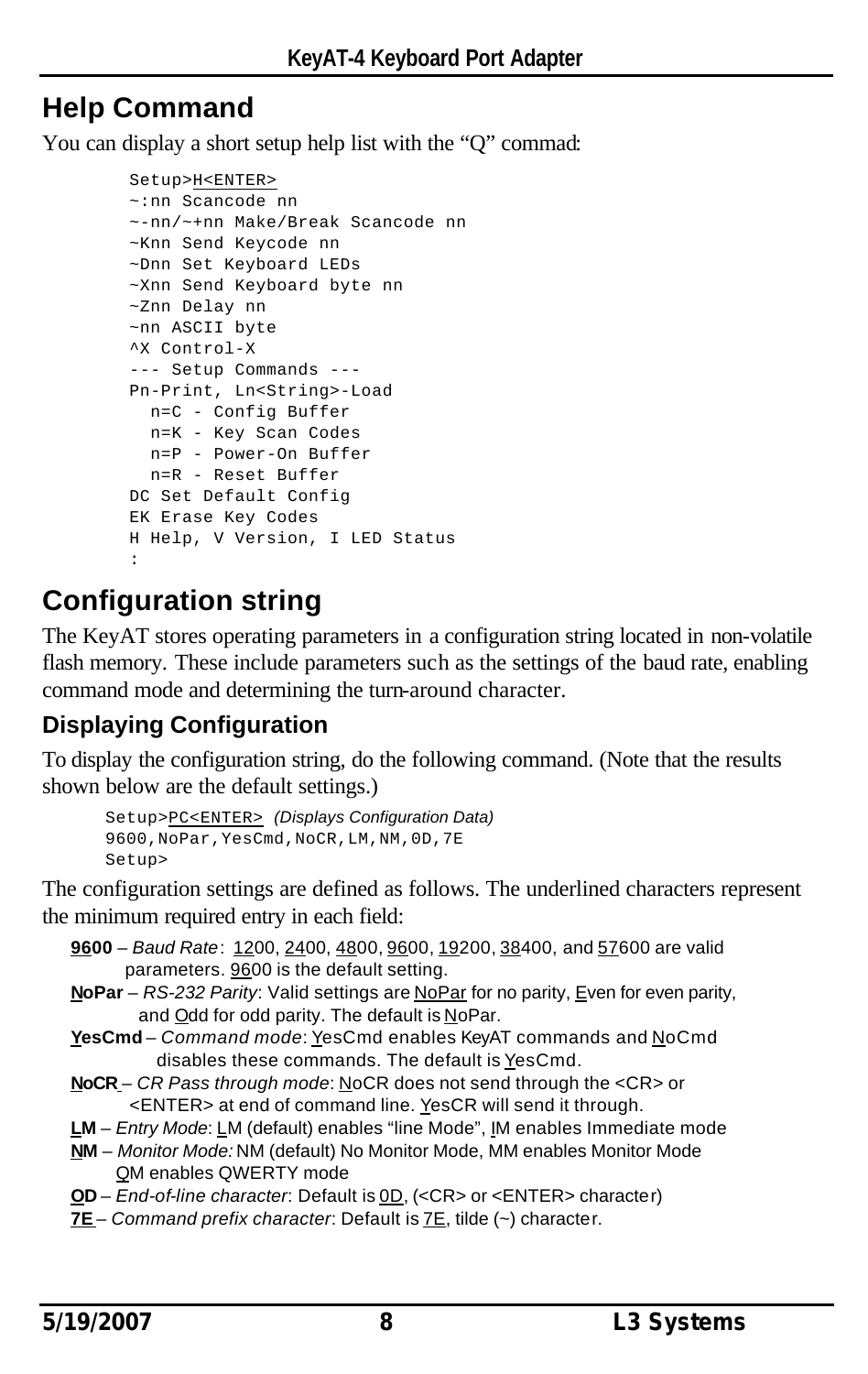### **Changing Configuration**

You can change operating parameters of the KeyAT adapter with the LC command. The following example shows the baud rate changed to 4800 from default, and enabling the "CR pass-through mode":

Setup>LC4800,NoPar,YesCmd,YesCR,LM,NM,0D,7E<ENTER>

The following shows the minimal entry for the same setting:

Setup>LC48,N,Y,Y,LM,NM,0D,7E<ENTER>

### **Powering on to Default Settings**

Should you make a mistake in configuring the settings of the KeyAT configuration string, you can force it to use the default settings if you send an RS-232 "Break" condition to the when applying power, This will cause the KeyAT to return to the following settings:

```
 9600,NoPar,YesCmd,NoCR,LM,NM,0D,7E
```
Specifically, this will force it operate at 9600 baud with no parity. If you use the application "Tera Term", send ten Alt-B's and then quickly connect the KeyAT while the break is in progress.

### **Restoring Configuration Default Settings**

Restore the KeyAT default configuration with the D command:

Setup>D<ENTER> *(Restores default settings)* Setup>

# **Key Scan Code Table**

The KeyAT allows you to define custom keyboard scan codes for any ASCII character in the Code Table.

### **Loading Key Scan Codes**

The LK command loads a key scan code table entry:

#### **LKaa=bb,cc… Loading Key Scan Codes**

**Example** : Setup>LK2A=79,F0,79<ENTER> *(\* maps to a "+" key)*

In the above example, an entry is made to define what happens when the ASCII asterisk character "\*" is sent via the RS-232 port to the computer. Normal mappings are shown in the ASCII Scan Code table at the end of this manual. The custom scan code table can be used to map keys to any ASCII character.

The key code "79" defines the pressing of the "+" key, and the key codes "F0" and "79" define the removal of the "+" key. Refer to the "Scan codes" table at the end of this manual for key code values.

The table space allows for 50 entries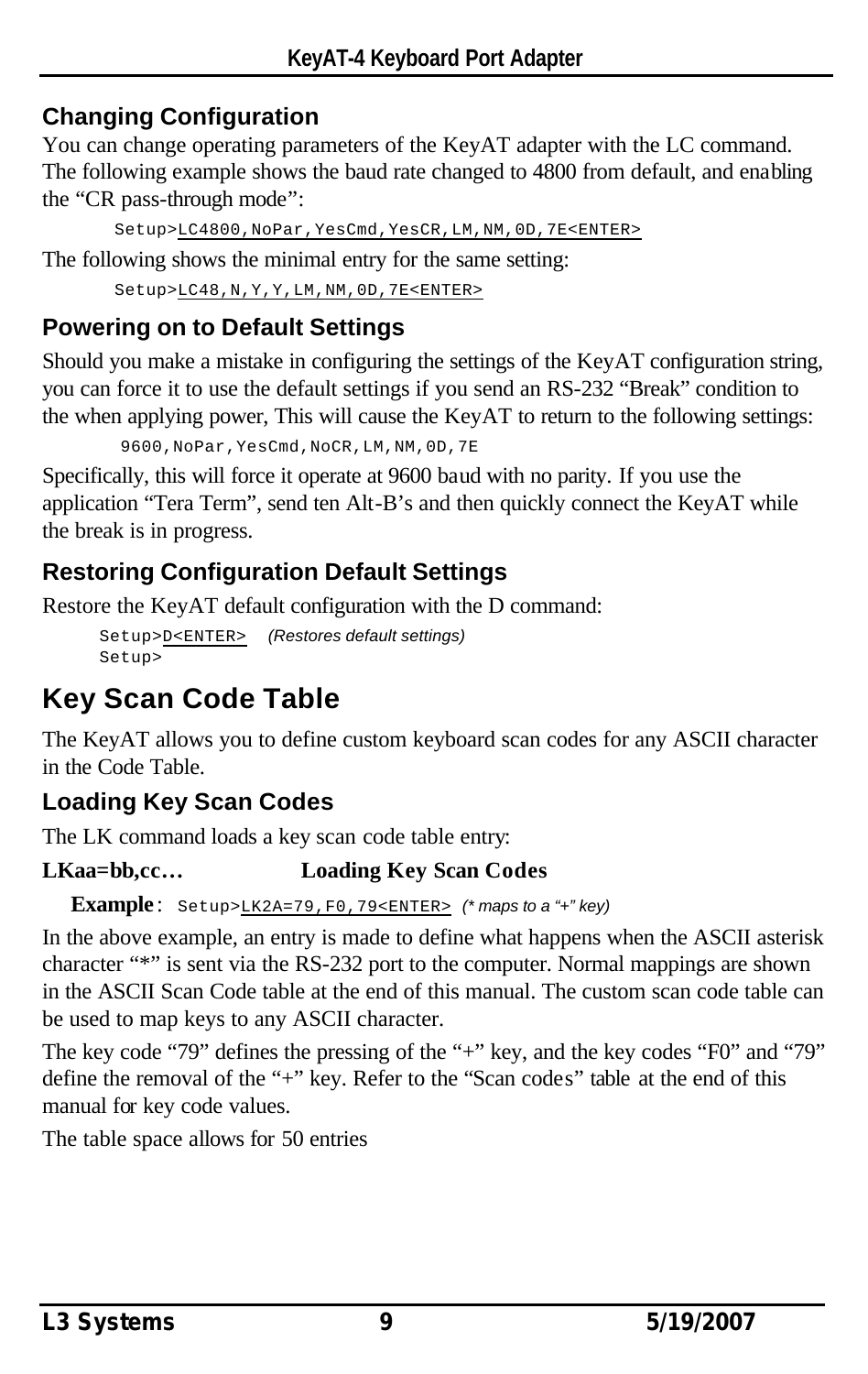#### **Displaying Code Table**

The code table can be displayed to review entries:

```
 :PK<ENTER> (Displays Code Table)
AS Codes
-- ------
2A 79 F0 79 \leftarrow Shows data of example above
:
```
### **Erasing the Key Code Table**

:

The "EK" command deletes all entries in the Key Scan Code table. If you want to change existing entries in the code table, you must clear the table with the "EK" command and re-enter the codes with the "LK" command.

:EK<ENTER> *(EraseKey Scan Code Table)*

# **Power On String**

The KeyAT can execute a command string when power is applied. This string can include keys to send to the computer and/or KeyAT commands. It's strongly recommended when using this feature to start the string with a delay command (~Znn) to allow the KeyAT to wait for the computer to finish its power on sequence.

### **Loading the Power ON String**

The LP command loads a code table entry:

#### **LP=<***String***> Loading Power On String**

**Example** : Setup>LP=~Z80DIR^M<ENTER> *(Delay 80 seconds, & send "DIR<ENTER>")* Setup>

In the above example, when power is applied to the KeyAT, it first delays 80 seconds, and then sends a "DIR<Enter>" command.

### **Displaying Power on string**

The **PP** command displays the Power On string:

```
Setup>PP<ENTER>
~Z80DIR^M (Shows Power On string loaded in example above)
Setup>
```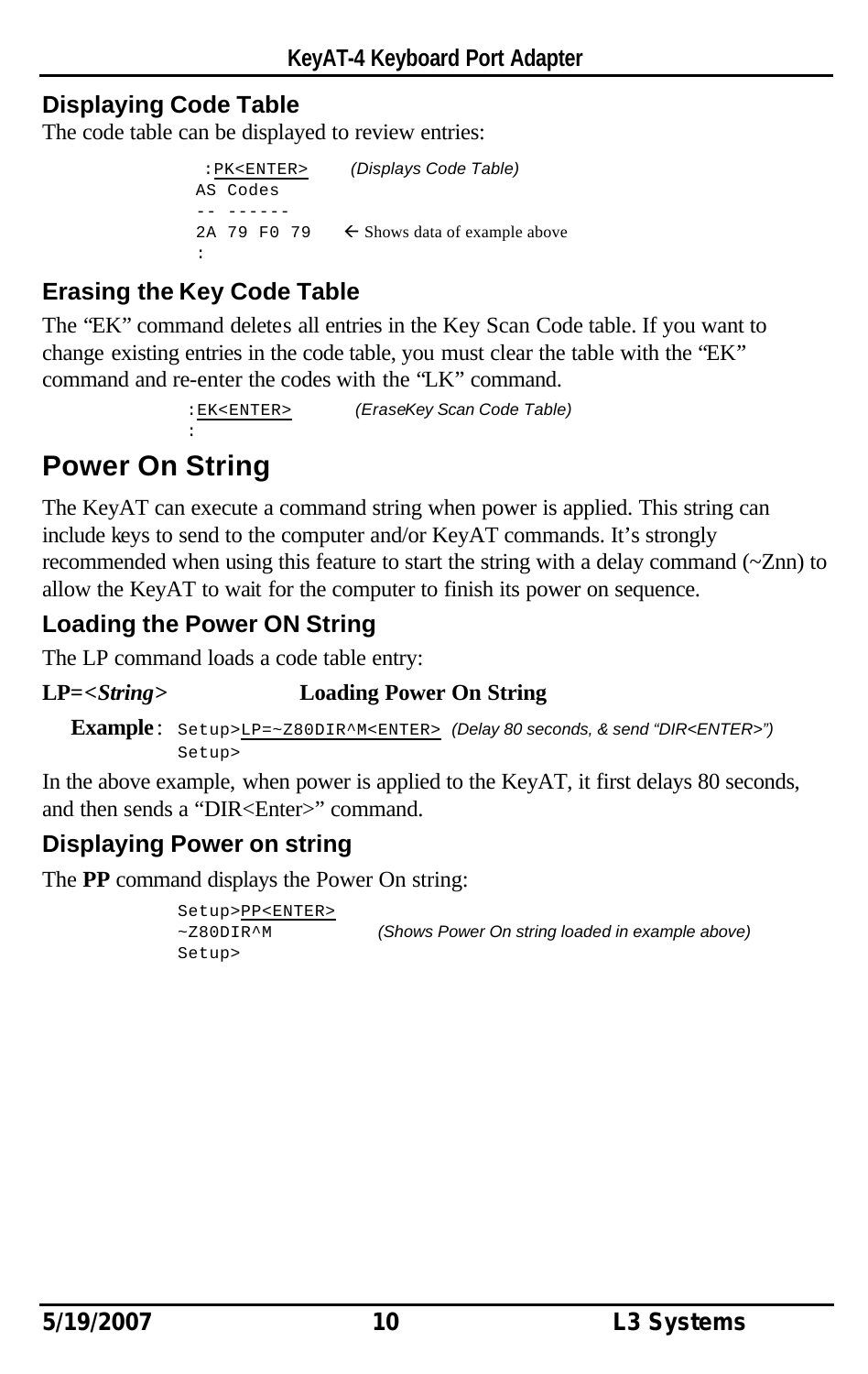# **Reset String**

The KeyAT can execute a command string whenever the computer sends the keyboard a reset. This string can include keys to send to the computer and/or KeyAT commands. It's strongly recommended when using this feature to start the string with a delay command (~Znn) to allow the KeyAT to wait for the computer to finish its reset sequence.

### **Loading the Reset String**

The **LR** command loads a code table entry:

#### **LR=<***String***> Loading Reset String**

```
Example : Setup>LR=~Z80DIR^M<ENTER> (Delay 80 seconds, & send "DIR<ENTER>")
           Setup>
```
In the above example, when the computer sends the keyboard a reset, it first delays 80 seconds, and then sends a "DIR<Enter>" command.

### **Displaying Reset string**

The **PR** command displays the Power On string:

```
Setup>PR<ENTER>
Setup>
```
~Z80DIR^M *(Shows Reset string loaded in example above)*

# **Test KeyAT**

**T Test KeyAT** - This command to the KeyAT causes it to undergo tests to validate the keyboard and computer interface. You will see the keyboard LED's cycle, testing the keyboard interface.

```
Setup>Y<ENTER>
Test: <Enter> to stop (Keyboard LEDs cycle, pressing <ENTER> halts test)
Setup>
```
The test runs until<ENTER> is received.

# **Special Characters**

- ASCII Hex (~nn) ASCII hex characters can be sent by sending the hex code preceded by a  $\sim$ (tilde, hex 7E). For example, to send an M character in hex, send a  $\sim$ 4D.
- Tilde and Caret Characters ( $\sim \sim \sim$ ) To send a  $\sim$  (tilde, hex 7E) or  $\sim$  (caret, hex 5E) character, send the character twice. For example  $a \sim w$  will send the key codes for the ASCII character ~.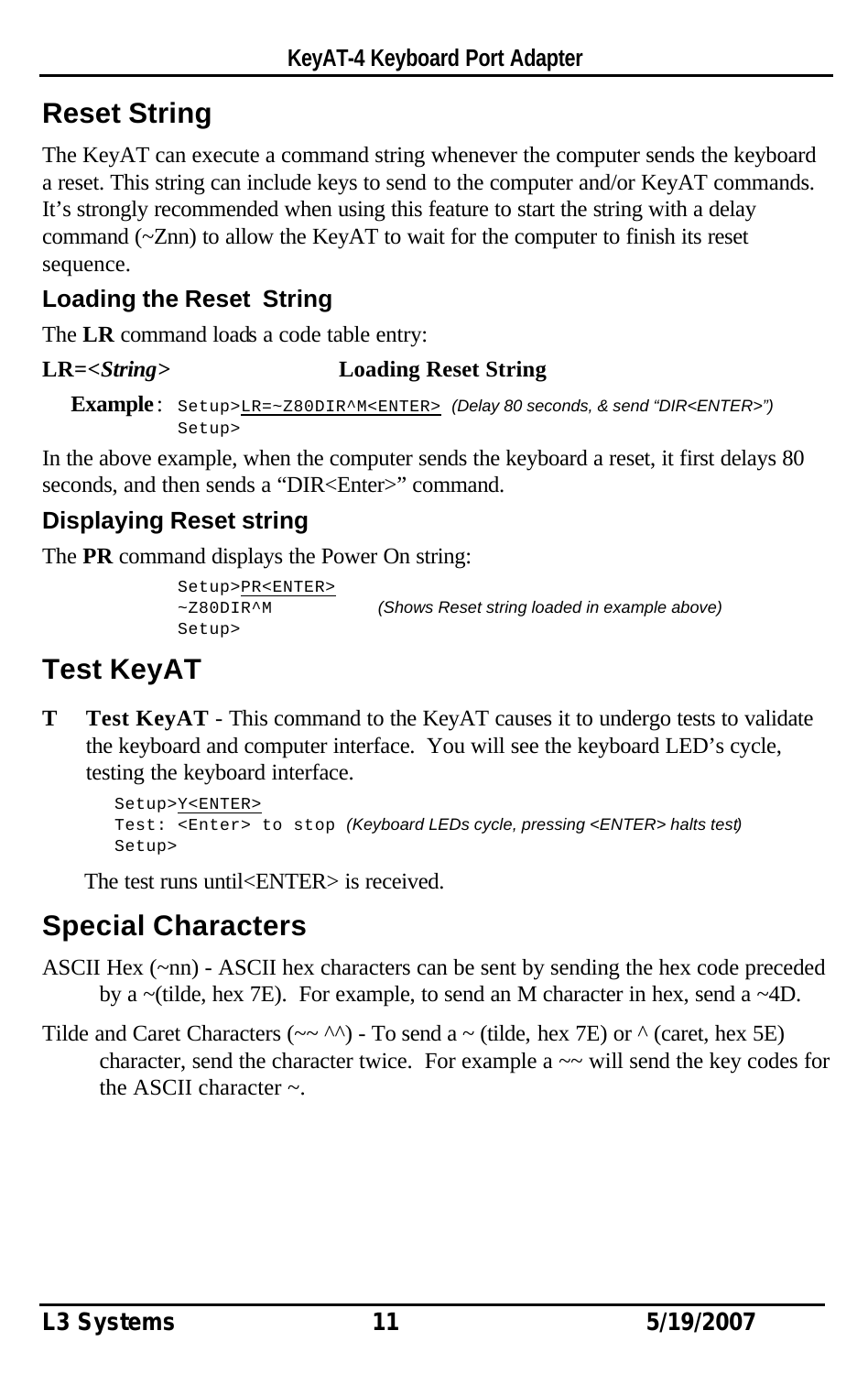### **Tera Term**

For use with Microsoft Windows, we suggest using the application called Tera Term. It's free to download and use. Tera Term is a terminal emulator that also has a macro (or scripting) capability. The terminal emulator provides a simple way to test and experiment the operation of the KeyAT. You can also create scripts to automate the keystrokes.

### **Examples:**

#### **Sending Keys that don't have ASCII eqvivalents:**

| $:-:59<$ ENTER>                                                      | Sends F1 key       |
|----------------------------------------------------------------------|--------------------|
| $:$ $\sim$ +29 $\sim$ : 59 $\sim$ -29 $\lt$ ENTER> Sends Ctrl-F1 key |                    |
| $:$ $\sim$ +56 $\sim$ :59 $\sim$ -56 $\lt$ ENTER> Sends Alt-F1 key   |                    |
| $:-:72<$ ENTER>                                                      | Sends Up-Arrow key |

#### **Use of different data modes:**

| : <c><b>ENTER</b></c>                      | Sets to character mode        |
|--------------------------------------------|-------------------------------|
| : DIR^M <enter></enter>                    | Sends DOS a directory command |
| $:-H < ENTER$                              | Sets to ASCII HEX mode        |
| : 4449520D <enter></enter>                 | Sends DOS a directory command |
| $: $                                       | Sets to scan code mode        |
| : 32231928 <enter></enter>                 | Sends DOS a directory command |
| $:$ $\sim$ K $<$ ENTER $>$                 | Sets to key code mode         |
| : 23F02343F0432DF02D5AF05A <enter></enter> |                               |
|                                            | Sends DOS a directory command |

#### **Autoexec Command for Windows (uses boot sense):**

:~LR=~Z99~:28~Z30~+56~:63~-56<ENTER>

*On boot, waits 99 seconds for boot to finish, sends a <ENTER> (Win 95 Network logon), waits another 30 seconds, and sends an Alt-F5. The Alt-F5 would be assigned as a key shortcut for a desktop application that you wish to run.*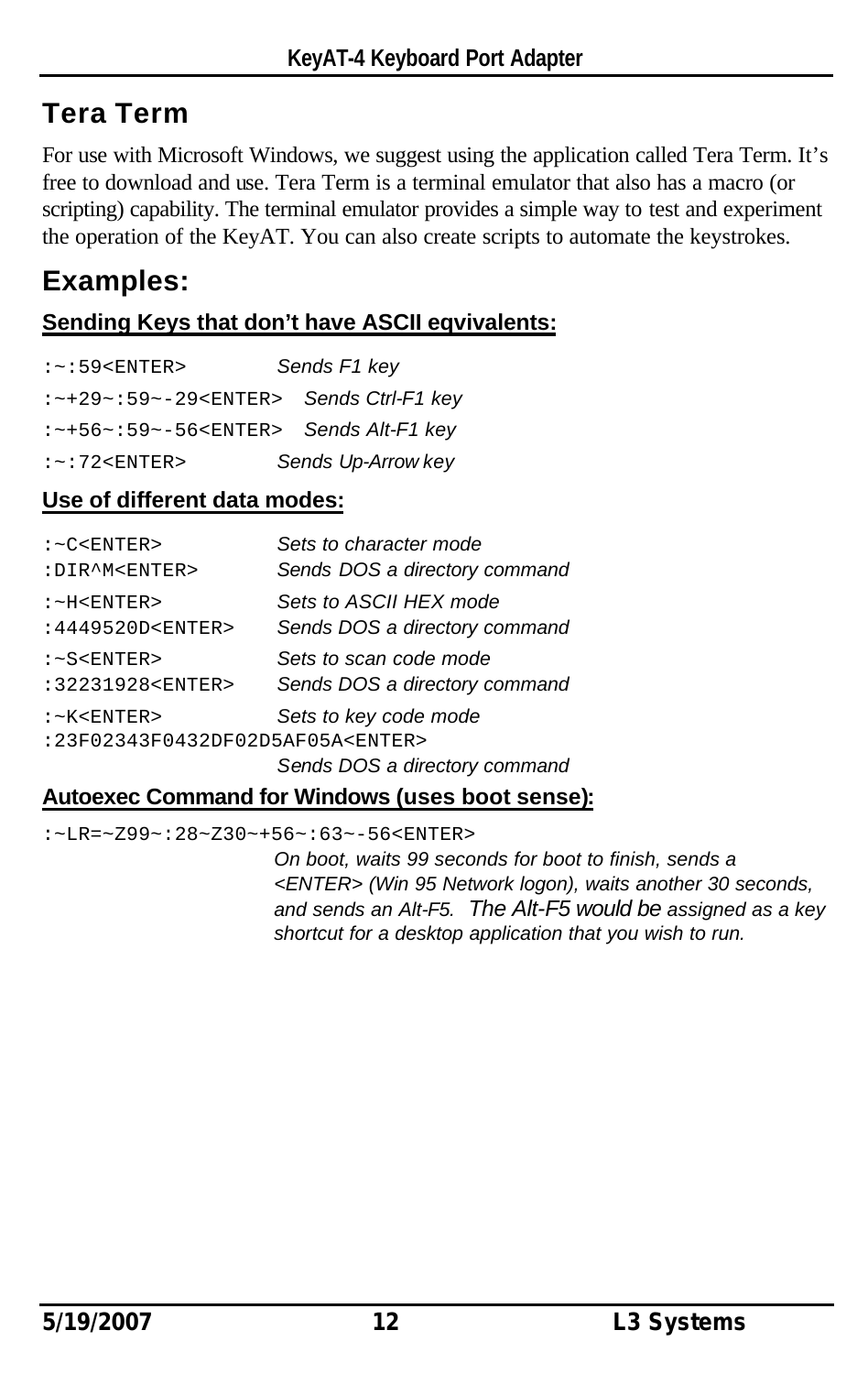### **Scan Codes**

Below is the table of Scan definitions.

| <b>AT</b>    | KeyA                |                   | Keyboard                   | АT           | KeyA                |                        | Keyboard        |
|--------------|---------------------|-------------------|----------------------------|--------------|---------------------|------------------------|-----------------|
|              | т                   |                   |                            |              | т                   |                        |                 |
| Scan<br>Code | <b>SCAN</b><br>Code | <b>KEY</b>        | Scan<br>Codes              | Scan<br>Code | <b>SCAN</b><br>Code | <b>KEY</b>             | Scan<br>Codes   |
| 01           | 01                  | ESC               | 76 F0 76                   | 37           | 37                  | K                      | 42 F0 42        |
| 02           | 02                  | 1/!               | 16 F0 16                   | 38           | 38                  | L                      | 4B F04B         |
| 03           | 03                  | 2/@               | 1E F0 1E                   | 39           | 39                  | ; I:                   | 4C F0 4C        |
| 04           | 04                  | 3/#               | 26 F0 26                   | 40           | 40                  | $\overline{1}$         | 52 F0 52        |
| 05           | 05                  | 4/                | 25 F0 25                   | 41           | 41                  | $\bar{\cdot}$ / $\sim$ | OE FO OE        |
| 06           | 06                  | $5/$ %            | 2E F0 2E                   | 42           | 42                  | Left Shift             | 12 F0 12        |
| 07           | 07                  | $6/^$             | 36 F0 36                   | 43           | 43                  | $\setminus$            | 5D F0 5D        |
| 08           | 08                  | 7/8               | 3D F0 3D                   | 44           | 44                  | Ζ                      | 1A F0 1A        |
| 09           | 09                  | 8/                | 3E F0 3E                   | 45           | 45                  | X                      | 22 F0 22        |
| 10           | 10                  | 9/                | 46 F0 46                   | 46           | 46                  | $\mathsf{C}$           | 21 F0 21        |
| 11           | 11                  | 0/                | 45 F0 45                   | 47           | 47                  | V                      | 2A F0 2A        |
| 12           | 12                  | - 1               | 4E F04E                    | 48           | 48                  | B                      | 32 F0 32        |
| 13           | 13                  | $= 1 +$           | 55 F0 55                   | 49           | 49                  | N                      | 31 F0 31        |
| 14           | 14                  | Backspace         | 66 F0 66                   | 50           | 50                  | M                      | 3A F0 3A        |
| 15           | 15                  | Tab               | OD FOOD                    | 51           | 51                  | , I <                  | 41 F0 41        |
| 16           | 16                  | Q                 | 15 F0 15                   | 52           | 52                  | .1 >                   | 49 F0 49        |
| 17           | 17                  | W                 | 1D F0 1D                   | 53           | 53                  | 11?                    | 4A F0 4A        |
| 18           | 18                  | E                 | 24 F0 24                   | 53           | 93                  | ı                      | E0 4A E0 F0 4A  |
| 19           | 19                  | R                 | 2D F0 2D                   | 54           | 54                  | <b>Right Shift</b>     | 59 F0 59        |
| 20           | 20                  | T                 | 2C F0 2C                   | 55           | 55                  |                        | 7C F0 7C        |
| 21           | 21                  | Y                 | 35 F0 35                   | 55           | A4                  | Prt Scrn               | E0 12 E0 7C E0  |
|              |                     |                   |                            |              |                     |                        | F07C E0 F012    |
| 22           | 22                  | U                 | 3C F0 3C                   | 56           | 56                  | Left Alt               | 11 F0 11        |
| 23           | 23                  | I                 | 43 F0 43                   | 56           | A5                  | <b>Right Alt</b>       | E0 11 E0 F0 11  |
| 24           | 24                  | O                 | 44 F0 44                   | 57           | 57                  | Space                  | 29 F0 29        |
| 25           | 25                  | P                 | 4D F0 4D                   | 58           | 58                  | Caps Lock              | 58 F0 58        |
| 26           | 26                  | 11                | 54 F0 54                   | 59           | 59                  | F <sub>1</sub>         | 05 FO 05        |
| 27           | 27                  | 1/3               | 5B F0 5B                   | 60           | 60                  | F <sub>2</sub>         | 06 F0 06        |
| 28           | 28                  | Enter             | 5A F0 5A                   | 61           | 61                  | F <sub>3</sub>         | 04 F0 04        |
| 28           | A0                  | Kpad Enter        | E0 5A E0 F0<br>5A          | 62           | 62                  | F <sub>4</sub>         | OC FOOC         |
| 29           | 29                  | Left Ctrl         | 14 F0 14                   | 63           | 63                  | F <sub>5</sub>         | 03 F0 03        |
| 29           | A <sub>1</sub>      | <b>Right Ctrl</b> | E0 14 E0 F0<br>14          | 64           | 64                  | F <sub>6</sub>         | 0B FO 0B        |
| $29 + 69$    | A2                  | <b>PAUSE</b>      | E1 14 77 E1<br>F0 14 F0 77 | 65           | 65                  | F7                     | 83 F0 83        |
| 30           | 30                  | Α                 | 1C F0 1C                   | 66           | 66                  | F <sub>8</sub>         | 0A F0 0A        |
| 31           | 31                  | S                 | 1B F0 1B                   | 67           | 67                  | F <sub>9</sub>         | 01 F0 01        |
| 32           | 32                  | D                 | 23 F0 23                   | 68           | 68                  | F <sub>10</sub>        | 09 FO 09        |
| 33           | 33                  | F                 | 2B F0 2B                   | 69           | 69                  | Num Lock               | 77 F0 77        |
| 34           | 34                  | G                 | 34 F0 34                   | 70           | 70                  | Scr Lock               | <b>7E F0 7E</b> |
| 35           | 35                  | Н                 | 33 F0 33                   | 71           | 71                  | Home                   | E0 6C E0 F0 6C  |
| 36           | 36                  | J                 | 3B F0 3B                   | 71           | A6<br>Keypad        |                        | 6C F0 6C        |
|              |                     |                   |                            |              |                     | Home / 7               |                 |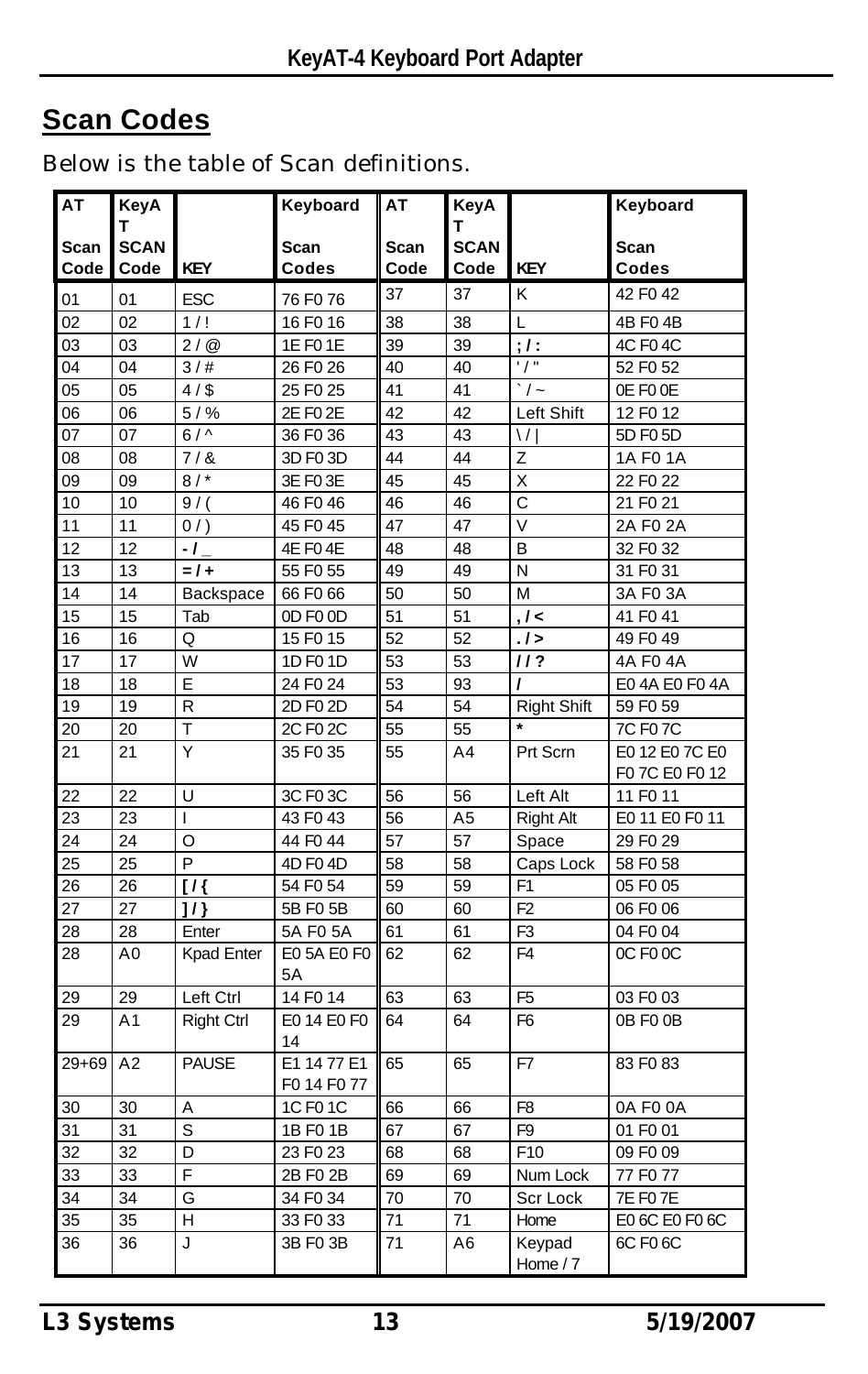# **Scan Codes (cont.)**

| <b>AT</b><br><b>Scan</b><br>Code | KeyA<br>т<br><b>SCAN</b><br>Code | <b>KEY</b>                   | Keyboard<br>Scan<br>Codes        | AT<br><b>Scan</b><br>Cod<br>е | KeyA<br>т<br><b>SCAN</b><br>Code | <b>KEY</b>          | Keyboard<br>Scan<br>Codes        |
|----------------------------------|----------------------------------|------------------------------|----------------------------------|-------------------------------|----------------------------------|---------------------|----------------------------------|
| 72                               | 72                               | Up<br>Arrow                  | E0 12 E0 75 E0<br>F075 E0 F012   | 81                            | B <sub>3</sub>                   | Keypad<br>PgDn $/3$ | <b>7A F0 7A</b>                  |
| 72                               | A7                               | Kpad Up<br>Arrow /<br>8      | 75 F0 75                         | 82                            | 82                               | Insert              | E0 70 E0 F0 70                   |
| 73                               | 73                               | Page Up                      | E0 7D E0 F0 7D                   | 82                            | <b>B4</b>                        | Ins/0               | 70 F0 70                         |
| 75                               | 75                               | Lt Arrow                     | E0 12 E0 6B E0<br>F0 6B E0 F0 12 | 83                            | 83                               | <b>Delete</b>       | E0 12 E0 71 E0<br>F0 71 E0 F0 12 |
| 75                               | A <sub>9</sub>                   | Kpad<br>Left<br>Arrow /<br>4 | 6B F0 6B                         | 83                            | <b>B5</b>                        | Kpad Del / .        | 71 F0 71                         |
| 76                               | 76                               | 5                            | 73 F0 73                         | 84                            |                                  | Undefined           |                                  |
| 77                               | 77                               | <b>Rt Arrow</b>              | E0 12 E0 74 E0<br>F074 E0 F012   | 85                            |                                  | Undefined           |                                  |
| 77                               | <b>B0</b>                        | Kpad Rt<br>Arrow /<br>6      | 74 F0 74                         | 86                            |                                  | Undefined           |                                  |
| 78                               | 78                               | $\ddot{}$                    | 79 F0 79                         | 87                            | 87                               | F11                 | 78 F0 78                         |
| 79                               | 79                               | End                          | E0 12 E0 69 E0<br>F0 69 E0 F0 12 | 88                            | 88                               | F <sub>12</sub>     | 07 F0 07                         |
| 79                               | <b>B1</b>                        | End/1                        | 69 F0 69                         | 89                            |                                  | Undefined           |                                  |
| 80                               | 80                               | Down<br>Arrow                | E0 12 E0 72 E0<br>F072 E0 F012   | 90                            | 90                               | Left<br>Window      | E0 1F E0 F0 1F                   |
| 80                               | B <sub>2</sub>                   | Kpad Dn<br>Arrow /<br>2      | 72 F0 72                         | 91                            | 91                               | Right<br>Window     | E0 27 E0 F0 27                   |
| 81                               | 81                               | Page<br>Down                 | E0 12 E0 7A E0<br>F07A E0 F012   | 92                            | 92                               | Menu                | E0 2F E0 F0 2F                   |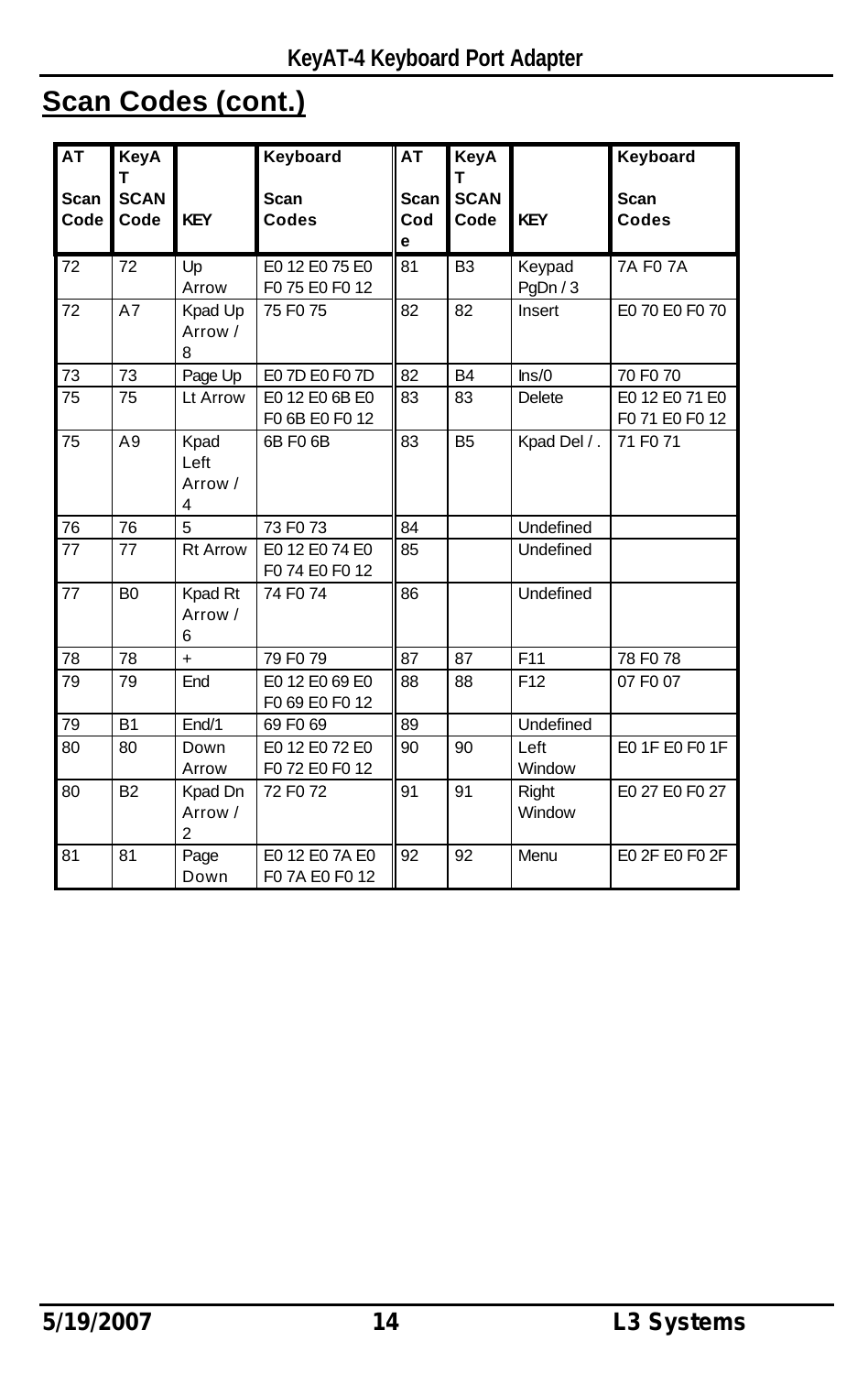# **ASCII Scan Codes**

| <b>ASCII</b><br><b>CHAR</b>            | <b>ASCII</b><br><b>HEX</b> | <b>KEYBOARD</b><br><b>SCAN CODES</b>      | <b>ASCII</b><br><b>CHAR</b> | <b>ASCII</b><br><b>HEX</b> | <b>KEYBOARD</b><br><b>SCAN CODES</b> |
|----------------------------------------|----------------------------|-------------------------------------------|-----------------------------|----------------------------|--------------------------------------|
| NUL ^@                                 | 00                         | 14 1E F0 1E F0 14                         | Space                       | 20                         | 29 F0 29                             |
| SOH ^A                                 | 01                         | 14 1C F0 1C F0 14                         | Ţ                           | 21                         | 12 16 F0 16 F0 12                    |
| STX ^B                                 | 02                         | 14 32 F0 32 F0 14                         | $\mathbf{H}$                | 22                         | 12 52 F0 52 F0 12                    |
| ETX ^C                                 | 03                         | 14 21 F0 21 F0 14                         | #                           | 23                         | 12 26 F0 26 F0 12                    |
| EOT ^D                                 | 04                         | 14 23 F0 23 F0 14                         | \$                          | 24                         | 12 25 F0 25 F0 12                    |
| ENQ ^E                                 | 05                         | 14 24 F0 24 F0 14                         | %                           | 25                         | 12 2E F0 2E F0 12                    |
| ACK ^F                                 | 06                         | 14 2B F0 2B F0 14                         | &                           | 26                         | 12 3D F0 3D F0 12                    |
| BEL ^G                                 | 07                         | 14 34 F0 34 F0 14                         | t.                          | 27                         | 52 F <sub>0</sub> 52                 |
| $\overline{H}$<br><b>BS</b>            | 08                         | 66 F0 66                                  | $\overline{(}$              | 28                         | 12 46 F0 46 F0 12                    |
| TAB <sup>N</sup>                       | 09                         | OD FO OD                                  | $\lambda$                   | 29                         | 12 45 F0 45 F0 12                    |
| LF N                                   | 0A                         | 14 3B F0 3B F0 14                         | $\star$                     | 2A                         | 7C F0 7C                             |
| VT.<br>^K                              | 0 <sub>B</sub>             | 14 42 F0 42 F0 14                         | $\ddot{}$                   | 2B                         | 79 F0 79                             |
| FF <sub>N</sub>                        | <sub>0</sub> C             | 14 4B F0 4B F0 14                         |                             | 2C                         | 41 F0 41                             |
| CR M                                   | 0D                         | 3A F0 3A                                  | ÷,                          | 2D                         | 7B F0 7B                             |
| $\wedge$ N<br>SO.                      | 0E                         | 14 31 F0 31 F0 14                         | $\ddot{\phantom{a}}$        | 2E                         | 49 F0 49                             |
| $SI$ $\sim$ $O$                        | 0F                         | 14 44 F0 44 F0 14                         | $\overline{1}$              | 2F                         | 4A F04A                              |
| DLE ^P                                 | 10                         | 14 4D F0 4D F0 14                         | 0                           | 30                         | 45 F0 45                             |
| DC1 ^Q                                 | 11                         | 14 15 F0 15 F0 14                         | 1                           | 31                         | 16 F0 16                             |
| DC2 ^R                                 | 12                         | 14 2D F0 2D F0 14                         | $\overline{2}$              | 32                         | 1E F0 1E                             |
| DC3 ^S                                 | 13                         | 14 1B F0 1B F0 14                         | 3                           | 33                         | 26 F0 26                             |
| DC4 ^T                                 | 14                         | 14 2C F0 2C F0 14                         | 4                           | 34                         | 25 F0 25                             |
| NAK ^U                                 | 15                         | 14 3C F0 3C F0 14                         | 5                           | 35                         | 2E F0 2E                             |
| SYN ^V                                 | 16                         | 14 2A F0 2A F0 14                         | 6                           | 36                         | 36 F <sub>0</sub> 36                 |
| ETB ^W                                 | 17                         | 14 1D F0 1D F0 14                         | $\overline{7}$              | 37                         | 3D F0 3D                             |
| EM ^X                                  | 18                         | 14 22 F0 22 F0 14                         | 8                           | 38                         | 3E F0 3E                             |
| SUB ^Y                                 | 19                         | 14 35 F0 35 F0 14                         | 9                           | 39                         | 46 F0 46                             |
| SUB ^Z                                 | 1A                         | 14 1A F0 1A F0 14                         | $\ddot{\phantom{a}}$        | 3A                         | 12 4C F0 4C F0 12                    |
| ESC ^[                                 | 1B                         | 76 F0 76                                  | $\vdots$                    | 3B                         | 4C F0 4C                             |
| FS N                                   | 1 <sup>C</sup>             | 14 5D F0 5D F0 14                         | $\,<\,$                     | 3C                         | 12 41 F0 41 F0 12                    |
| GS<br>시                                | 1D                         | 14 5B F0 5B F0 14                         | $=$                         | 3D                         | 12 55 F0 55 F0 12                    |
| $\boldsymbol{\mathsf{M}}$<br><b>RS</b> | 1E                         | 14 12 36 F0 36 F0<br>12 F <sub>0</sub> 14 | $\geq$                      | 3E                         | 12 49 F0 49 F0 12                    |
| US ^                                   | 1F                         | 14 12 4E F0 4E F0<br>12 F0 14             | $\gamma$                    | 3F                         | 12 4A F0 4A F0 12                    |

Below is the table of ASCII scan code definitions.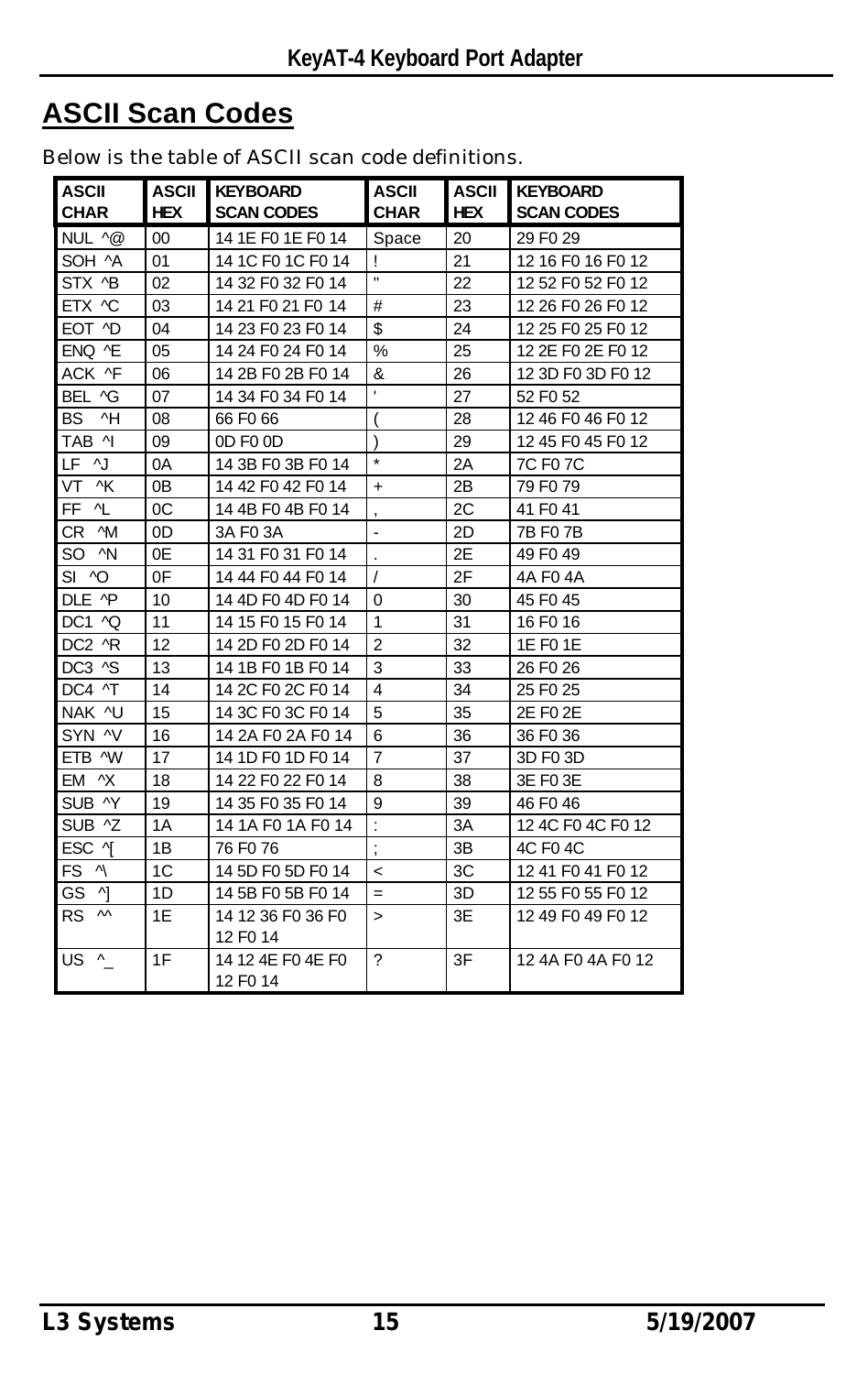# **ASCII Scan Codes (cont.)**

| ASCII       | <b>ASCII</b> | <b>KEYBOARD</b>      | <b>ASCII</b> | <b>ASCII</b> | <b>KEYBOARD</b>      |
|-------------|--------------|----------------------|--------------|--------------|----------------------|
| <b>CHAR</b> | <b>HEX</b>   | <b>SCAN CODES</b>    | <b>CHAR</b>  | <b>HEX</b>   | <b>SCAN CODES</b>    |
| @           | 40           | 12 1E F0 1E F0 12    |              | 60           | OE FO OE             |
| Α           | 41           | 12 1C F0 1C F0 12    | a            | 61           | 1C F0 1C             |
| В           | 42           | 12 32 F0 32 F0 12    | b            | 62           | 32 F <sub>0</sub> 32 |
| C           | 43           | 12 21 F0 21 F0 12    | C            | 63           | 21 F0 21             |
| $\mathsf D$ | 44           | 12 23 F0 23 F0 12    | d            | 64           | 23 F <sub>0</sub> 23 |
| E           | 45           | 12 24 F0 24 F0 12    | e            | 65           | 24 F <sub>0</sub> 24 |
| F           | 46           | 12 2B F0 2B F0 12    | $\mathsf{f}$ | 66           | 2B F0 2B             |
| G           | 47           | 12 34 F0 34 F0 12    | g            | 67           | 34 F <sub>0</sub> 34 |
| н           | 48           | 12 33 F0 33 F0 12    | h            | 68           | 33 FO 33             |
| I           | 49           | 12 43 F0 43 F0 12    | Ĺ            | 69           | 43 F <sub>0</sub> 43 |
| J           | 4A           | 12 3B F0 3B F0 12    | i            | 6A           | 3B F0 3B             |
| Κ           | 4B           | 12 42 F0 42 F0 12    | k            | 6B           | 42 F <sub>0</sub> 42 |
| L           | 4C           | 12 4B F0 4B F0 12    | $\mathbf{I}$ | 6C           | 4B F0 4B             |
| М           | 4D           | 12 3A F0 3A F0 12    | m            | 6D           | 3A FO 3A             |
| N           | 4E           | 12 31 F0 31 F0 12    | n            | 6E           | 31 F0 31             |
| O           | 4F           | 12 44 F0 44 F0 12    | р            | 70           | 4D F0 4D             |
| P           | 50           | 12 4D F0 4D F0 12    | q            | 71           | 15 F <sub>0</sub> 15 |
| Q           | 51           | 12 15 F0 15 F0 12    | r            | 72           | 2D F0 2D             |
| R           | 52           | 12 2D F0 2D F0 12    | s            | 73           | 1B F0 1B             |
| S           | 53           | 12 1B F0 1B F0 12    | t            | 74           | 2C F <sub>0</sub> 2C |
| T           | 54           | 12 2C F0 2C F0 12    | u            | 75           | 3C F <sub>0</sub> 3C |
| U           | 55           | 12 3C F0 3C F0 12    | v            | 76           | 2A F <sub>0</sub> 2A |
| V           | 56           | 12 2A F0 2A F0 12    | w            | 77           | 1D F <sub>0</sub> 1D |
| W           | 57           | 12 1D F0 1D F0 12    | x            | 78           | 22 F <sub>0</sub> 22 |
| Χ           | 58           | 12 22 F0 22 F0 12    | y            | 79           | 35 FO 35             |
| Υ           | 59           | 12 35 F0 35 F0 12    | Z            | 7A           | 1A F0 1A             |
| Ζ           | <b>5A</b>    | 12 1A F0 1A F0 12    | {            | 7B           | 12 54 F0 54 F0 12    |
| I           | 5B           | 54 F <sub>0</sub> 54 |              | 7C           | 12 5D F0 5D F0 12    |
| Λ           | 5C           | 5D F <sub>0</sub> 5D | ł            | 7D           | 12 5B F0 5B F0 12    |
|             | 5D           | 5B F0 5B             | $\tilde{}$   | 7E           | 12 0E FO 0E FO 12    |
| $\wedge$    | 5E           | 12 36 F0 36 F0 12    | Del          | 7F           | 71 F0 71             |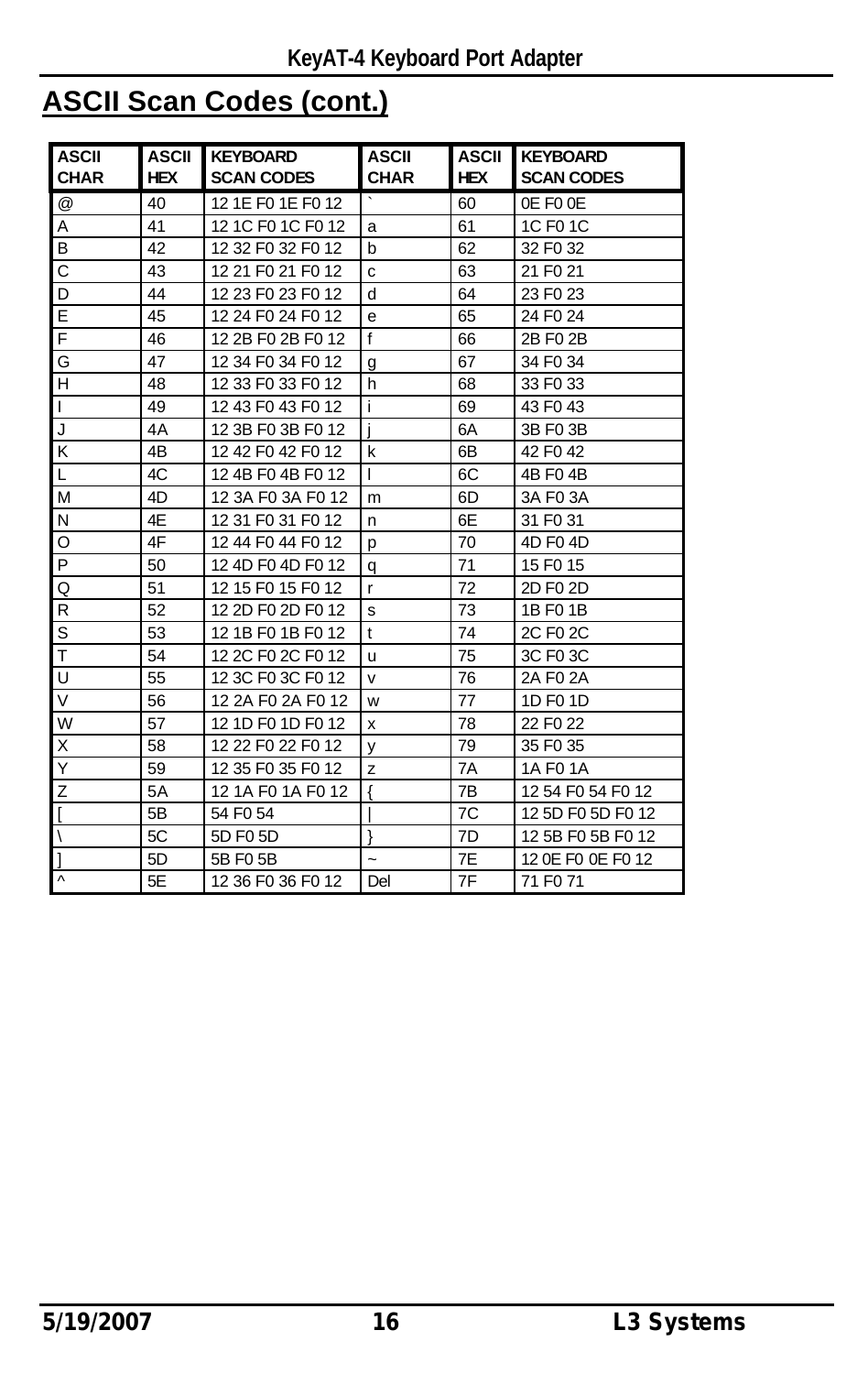*Warranty: L3 Systems guarantees this product to be free of defects in material and workmanship for 180 days from date of shipment to the end user. L3 Systems will repair or replace (at our option) products within the warranty period at no charge for parts and labor. All returns must obtain a Return of Merchandise Authorization number (RMA) available on request from L3 Systems. Shipping costs (plus customs and duty, if any) to and from L3 Systems must be paid by the user. Damage or defect caused by accident, misuse or neglect is not covered. Damage or defect caused by shipping is excluded. L3 Systems shall not be liable for any consequential damage or losses from the use of, or inability to use its products. Any unauthorized repair or modification of the product voids the warranty. L3 Systems makes no other warranty, express or implied, nor have we authorized anyone to make representations to the contrary.*

#### **FCC Class B Approval Information**

NOTE: This equipment has been tested and found to comply with the limits for a class B digital device, pursuant to part 15 of the FCC Rules. These limits are designed to provide reasonable protection against harmful interference in a residential installation. This equipment generates, uses and can radiate radio frequency energy and, if not installed and used in accordance with the instructions, may cause harmful interference to radio communications. However, there is no guarantee that interference will not occur in a particular installation.